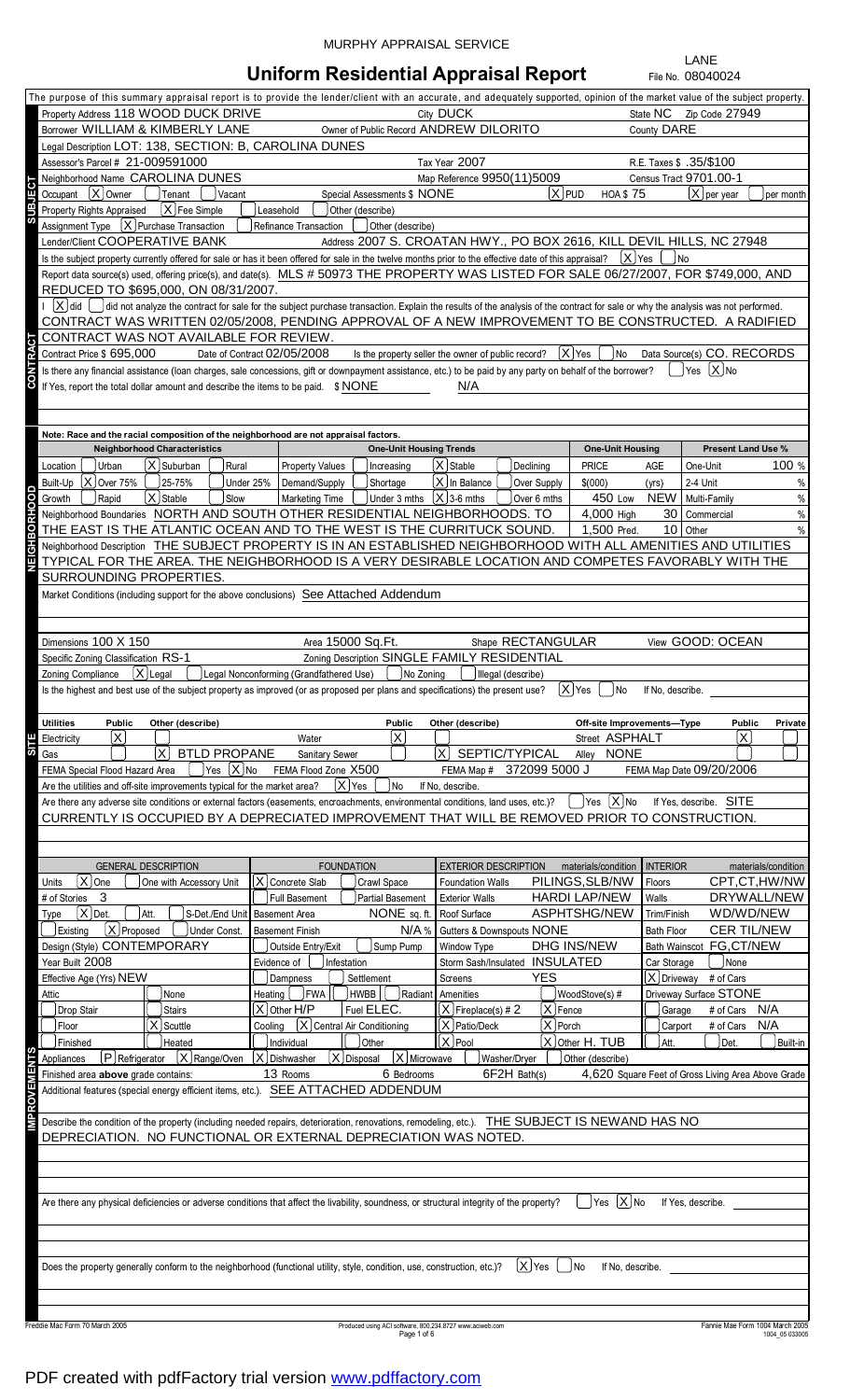## MURPHY APPRAISAL SERVICE

## **Uniform Residential Appraisal Report** File No. 08040024

LANE

| 19<br>There are                                                                                                                                                                                                              |                |                                    |                                             | comparable properties currently offered for sale in the subject neighborhood ranging in price from \$1,590,000                                           |                            |                               |                        | to \$5,495,000    |                                            |                         |
|------------------------------------------------------------------------------------------------------------------------------------------------------------------------------------------------------------------------------|----------------|------------------------------------|---------------------------------------------|----------------------------------------------------------------------------------------------------------------------------------------------------------|----------------------------|-------------------------------|------------------------|-------------------|--------------------------------------------|-------------------------|
| 8<br>There are                                                                                                                                                                                                               |                |                                    |                                             | comparable sales in the subject neighborhood within the past twelve months ranging in sale price from \$ 1,850,000                                       |                            |                               |                        |                   | to \$3,675,000                             |                         |
| <b>FEATURE</b>                                                                                                                                                                                                               |                | <b>SUBJECT</b>                     |                                             | COMPARABLE SALE NO. 1                                                                                                                                    |                            | COMPARABLE SALE NO. 2         |                        |                   | COMPARABLE SALE NO. 3                      |                         |
| 118 WOOD DUCK DRIVE                                                                                                                                                                                                          |                |                                    |                                             | 166 FOUR SEASONS LANE                                                                                                                                    |                            |                               | 152 DUCK LANDING LANE  |                   | 124 CARROL DRIVE                           |                         |
| Address DUCK                                                                                                                                                                                                                 |                |                                    | <b>DUCK</b>                                 |                                                                                                                                                          | <b>DUCK</b>                |                               |                        | <b>DUCK</b>       |                                            |                         |
| Proximity to Subject                                                                                                                                                                                                         |                |                                    |                                             | APPROX. 2.5 MILES SOUTH                                                                                                                                  |                            |                               | APPROX. 2 MILES SOUTH  |                   |                                            | APPROX. 0.7 MILES NORTH |
| Sale Price                                                                                                                                                                                                                   | \$             | 695,000                            |                                             | \$<br>3,675,000                                                                                                                                          |                            | \$                            | 2,349,000              |                   | \$                                         | 2,475,000               |
| Sale Price/Gross Liv. Area                                                                                                                                                                                                   | \$             |                                    | 150.43 sq. ft.   \$ 558.51 sq. ft.          |                                                                                                                                                          | \$491.22 sq. ft.           |                               |                        | \$                | 609.91 sq. ft.                             |                         |
| Data Source(s)                                                                                                                                                                                                               |                |                                    | MLS#: 53049                                 |                                                                                                                                                          | MLS#: 48840                |                               |                        | MLS#: 46736       |                                            |                         |
| Verification Source(s)                                                                                                                                                                                                       |                |                                    |                                             |                                                                                                                                                          |                            |                               |                        |                   |                                            |                         |
|                                                                                                                                                                                                                              |                |                                    |                                             |                                                                                                                                                          | <b>DESCRIPTION</b>         |                               |                        |                   | <b>DESCRIPTION</b>                         |                         |
| <b>VALUE ADJUSTMENTS</b><br>Sale or Financing                                                                                                                                                                                | <b>NONE</b>    | <b>DESCRIPTION</b>                 | <b>DESCRIPTION</b><br><b>CASH</b>           | +(-) \$ Adjustment                                                                                                                                       | CLOSED CONV.               |                               | +(-) \$ Adjustment     |                   | CLOSED CONV.                               | +(-) \$ Adjustment      |
|                                                                                                                                                                                                                              |                |                                    | <b>NONE KNOWN</b>                           |                                                                                                                                                          | <b>NONE KNOWN</b>          |                               |                        |                   | <b>NONE KNOWN</b>                          |                         |
| Concessions                                                                                                                                                                                                                  |                | 02/05/2008                         | 02/19/2008                                  |                                                                                                                                                          | 12/07/2007                 |                               | NO ADJ.                | 10/09/2007        |                                            |                         |
| Date of Sale/Time                                                                                                                                                                                                            |                |                                    |                                             | $-800.000$                                                                                                                                               | OF: DUCK LDG               |                               | -500,000 OF: CAFF. INL |                   |                                            | $-400.000$              |
| Location                                                                                                                                                                                                                     |                | GD: 1 OFF OCN<br><b>FEE SIMPLE</b> | OF:FOUR SEAS                                |                                                                                                                                                          |                            |                               |                        |                   |                                            |                         |
| Leasehold/Fee Simple                                                                                                                                                                                                         |                |                                    | <b>FEE SIMPLE</b>                           |                                                                                                                                                          | <b>FEE SIMPLE</b>          |                               |                        | <b>FEE SIMPLE</b> |                                            |                         |
| Site                                                                                                                                                                                                                         | 15000 SF       |                                    | 17000 SF                                    |                                                                                                                                                          | 15000 SF                   |                               |                        | 13000 SF          |                                            |                         |
| View                                                                                                                                                                                                                         |                | GOOD: OCEAN                        | GOOD:OCEAN                                  |                                                                                                                                                          | GOOD:OCEAN                 |                               |                        |                   | GOOD:OCEAN                                 |                         |
| Design (Style)                                                                                                                                                                                                               |                | CONTEMP.                           | <b>CONTEMP</b>                              |                                                                                                                                                          | <b>CONTEMP</b>             |                               |                        | CONTEMP.          |                                            |                         |
| Quality of Construction                                                                                                                                                                                                      |                | <b>SUPERIOR</b>                    | <b>SUPERIOR</b>                             |                                                                                                                                                          | <b>SUPERIOR</b>            |                               |                        |                   | <b>GD:UPGRADES</b>                         | 120,000                 |
| Actual Age                                                                                                                                                                                                                   | <b>NEW</b>     |                                    | 5 YRS                                       | NO ADJ.                                                                                                                                                  | 6 YRS                      |                               | NO ADJ.                | <b>NEW</b>        |                                            |                         |
| Condition                                                                                                                                                                                                                    | GOOD           |                                    | GOOD                                        |                                                                                                                                                          | GOOD                       |                               |                        | GOOD              |                                            |                         |
| Above Grade                                                                                                                                                                                                                  | Total Bdrms.   | Baths                              | Total Bdrms.<br>Baths                       |                                                                                                                                                          | Total Bdrms.               | <b>Baths</b>                  |                        | Bdrms.<br>Total   | Baths                                      |                         |
| Room Count                                                                                                                                                                                                                   | 13<br>6        | 6F <sub>2</sub> H                  | $\boldsymbol{9}$<br>10.5<br>13              | $-17,500$                                                                                                                                                | 8<br>12                    | 6F2H                          |                        | 9<br>6            | 6.5                                        | 2,500                   |
| Gross Living Area 100.00                                                                                                                                                                                                     |                | 4,620 sq. ft.                      | 6,580 sq. ft.                               | $-196,000$                                                                                                                                               |                            | 4,782 sq. ft.                 | NO ADJ.                |                   | 4,058 sq. ft.                              | 56,200                  |
| Basement & Finished                                                                                                                                                                                                          | <b>NONE</b>    |                                    | <b>NONE</b>                                 |                                                                                                                                                          | <b>NONE</b>                |                               |                        | <b>NONE</b>       |                                            |                         |
| Rooms Below Grade                                                                                                                                                                                                            | N/A            |                                    | N/A                                         |                                                                                                                                                          | N/A                        |                               |                        | N/A               |                                            |                         |
| <b>Functional Utility</b>                                                                                                                                                                                                    |                | 6BR, R, SB, TH, G                  | 9BR, RR, TH                                 |                                                                                                                                                          | $-8,000$   8BR, DN, RR, TH |                               | NO ADJ.                | 6BR/RR            |                                            | 64,000                  |
| Heating/Cooling                                                                                                                                                                                                              | H/P C/AIR      |                                    | H/P C/AIR                                   |                                                                                                                                                          | H/P C/AIR                  |                               |                        | <b>FWA C/Air</b>  |                                            |                         |
| <b>Energy Efficient Items</b>                                                                                                                                                                                                | <b>AVERAGE</b> |                                    | <b>AVERAGE</b>                              |                                                                                                                                                          | <b>AVERAGE</b>             |                               |                        | AVERAGE           |                                            |                         |
| Garage/Carport                                                                                                                                                                                                               | <b>NONE</b>    |                                    | 2 CAR GARAGE                                | $-10,000$                                                                                                                                                | <b>CARPORT</b>             |                               | $-2,000$               | <b>CARPORT</b>    |                                            | $-2,000$                |
| Porch/Patio/Deck                                                                                                                                                                                                             |                | PCH, CV. DCKS                      | PCH, SPC, CV.D                              |                                                                                                                                                          | $-4,000$ PCH, CV. DCKS     |                               |                        |                   | PCH,CV.DCKS                                |                         |
|                                                                                                                                                                                                                              |                | FP3, DECKS                         | FP1, DECKS                                  |                                                                                                                                                          | 4,000 FP1, DECKS           |                               |                        | 4,000 FP1, DECKS  |                                            | 4,000                   |
|                                                                                                                                                                                                                              |                | PL, HT, FNC, SNA                   | POOL, HT, FNC                               |                                                                                                                                                          | $5,000$ POOL, HT, FNC      |                               |                        |                   | $5,000$ POOL, HT, FNC                      | 5,000                   |
| ອ<br>ວິ                                                                                                                                                                                                                      |                | ELV., PL. HOUSE                    | ELEV., CAB, BW                              | NO ADJ.                                                                                                                                                  | BW TO BCH, TK              |                               |                        |                   | 75,000 BW TO BCH, TK                       | 75,000                  |
| Net Adjustment (Total)                                                                                                                                                                                                       |                |                                    | $\left[\overline{\mathsf{X}}\right]$<br>$+$ | \$<br>1,026,500                                                                                                                                          | $\ddot{}$                  | $\overline{\mathsf{x}}$<br>\$ | 418,000                | $ + $             | $\lbrack \mathsf{X} \rbrack$ -<br>\$       | 75,300                  |
| £<br><b>Adjusted Sale Price</b>                                                                                                                                                                                              |                |                                    | Net Adj. - 27.9%                            |                                                                                                                                                          | Net Adj. -17.8%            |                               |                        | Net Adj.          | $-3.0%$                                    |                         |
| of Comparables                                                                                                                                                                                                               |                |                                    | Gross Adj. 28.4% \$                         | 2,648,500 Gross Adj. 24.9% \$                                                                                                                            |                            |                               | 1,931,000 Gross Adj.   |                   | $29.4\%$ \$                                | 2,399,700               |
|                                                                                                                                                                                                                              |                |                                    |                                             |                                                                                                                                                          |                            |                               |                        |                   |                                            |                         |
| $\left[\overline{X}\right]$ did<br>did not research the sale or transfer history of the subject property and comparable sales. If not, explain                                                                               |                |                                    |                                             |                                                                                                                                                          |                            |                               |                        |                   |                                            |                         |
|                                                                                                                                                                                                                              |                |                                    |                                             |                                                                                                                                                          |                            |                               |                        |                   |                                            |                         |
|                                                                                                                                                                                                                              |                |                                    |                                             |                                                                                                                                                          |                            |                               |                        |                   |                                            |                         |
| My research $[X]$ did                                                                                                                                                                                                        |                |                                    |                                             | did not reveal any prior sales or transfers of the subject property for the three years prior to the effective date of this appraisal.                   |                            |                               |                        |                   |                                            |                         |
| Data source(s) COUNTY RECORDS/MLS                                                                                                                                                                                            |                |                                    |                                             |                                                                                                                                                          |                            |                               |                        |                   |                                            |                         |
| My research                                                                                                                                                                                                                  |                |                                    |                                             | $ \text{did} \times $ did not reveal any prior sales or transfers of the comparable sales for the year prior to the date of sale of the comparable sale. |                            |                               |                        |                   |                                            |                         |
| Data source(s) COUNTY RECORDS/MLS                                                                                                                                                                                            |                |                                    |                                             |                                                                                                                                                          |                            |                               |                        |                   |                                            |                         |
| Report the results of the research and analysis of the prior sale or transfer history of the subject property and comparable sales (report additional prior sales on page 3).<br><b>ITEM</b>                                 |                |                                    |                                             |                                                                                                                                                          |                            |                               |                        |                   |                                            |                         |
| Date of Prior Sale/Transfer                                                                                                                                                                                                  |                | N/A                                | <b>SUBJECT</b>                              | COMPARABLE SALE NO. 1<br>08/01/2003                                                                                                                      |                            | N/A                           | COMPARABLE SALE NO. 2  | N/A               |                                            | COMPARABLE SALE NO. 3   |
|                                                                                                                                                                                                                              |                | N/A                                |                                             |                                                                                                                                                          |                            | N/A                           |                        | N/A               |                                            |                         |
| Price of Prior Sale/Transfer<br>Data Source(s)                                                                                                                                                                               |                |                                    |                                             | \$2,900,000<br>MLS, CO. RECORDS                                                                                                                          |                            |                               |                        |                   |                                            |                         |
| Effective Date of Data Source(s)                                                                                                                                                                                             |                | MLS, CO. RECORDS<br>04/28/2008     |                                             | 04/28/2008                                                                                                                                               |                            | 04/28/2008                    | MLS, CO. RECORDS       |                   | MLS, CO. RECORDS<br>04/28/2008             |                         |
| Analysis of prior sale or transfer history of the subject property and comparable sales THE SUBJECT HAS NOT BEEN LISTED, SOLD, OR TRANFERRED IN                                                                              |                |                                    |                                             |                                                                                                                                                          |                            |                               |                        |                   |                                            |                         |
| THE LAST THREE YEARS OTHER THANS ITS CURRENT ACTIVITY. TO THE BEST OF MY KNOWLEDGE THE COMPARABLES                                                                                                                           |                |                                    |                                             |                                                                                                                                                          |                            |                               |                        |                   |                                            |                         |
| HAVE NOT HAD ANY OTHER TRANSFERS OTHER THAN THEIR CURRENT TRANSACTIONS EXCEPT WHERE NOTED.                                                                                                                                   |                |                                    |                                             |                                                                                                                                                          |                            |                               |                        |                   |                                            |                         |
|                                                                                                                                                                                                                              |                |                                    |                                             |                                                                                                                                                          |                            |                               |                        |                   |                                            |                         |
|                                                                                                                                                                                                                              |                |                                    |                                             |                                                                                                                                                          |                            |                               |                        |                   |                                            |                         |
|                                                                                                                                                                                                                              |                |                                    |                                             |                                                                                                                                                          |                            |                               |                        |                   |                                            |                         |
| Summary of Sales Comparison Approach.                                                                                                                                                                                        |                |                                    | SEE ATTACHED ADDENDUM                       |                                                                                                                                                          |                            |                               |                        |                   |                                            |                         |
|                                                                                                                                                                                                                              |                |                                    |                                             |                                                                                                                                                          |                            |                               |                        |                   |                                            |                         |
|                                                                                                                                                                                                                              |                |                                    |                                             |                                                                                                                                                          |                            |                               |                        |                   |                                            |                         |
|                                                                                                                                                                                                                              |                |                                    |                                             |                                                                                                                                                          |                            |                               |                        |                   |                                            |                         |
|                                                                                                                                                                                                                              |                |                                    |                                             |                                                                                                                                                          |                            |                               |                        |                   |                                            |                         |
|                                                                                                                                                                                                                              |                |                                    |                                             |                                                                                                                                                          |                            |                               |                        |                   |                                            |                         |
|                                                                                                                                                                                                                              |                |                                    |                                             |                                                                                                                                                          |                            |                               |                        |                   |                                            |                         |
|                                                                                                                                                                                                                              |                |                                    |                                             |                                                                                                                                                          |                            |                               |                        |                   |                                            |                         |
| Indicated Value by Sales Comparison Approach \$ 2,300,000                                                                                                                                                                    |                |                                    |                                             |                                                                                                                                                          |                            |                               |                        |                   |                                            |                         |
| Indicated Value by: Sales Comparison Approach \$ 2,300,000                                                                                                                                                                   |                |                                    |                                             | Cost Approach (if developed) \$ 2,276,400                                                                                                                |                            |                               |                        |                   | Income Approach (if developed) \$2,340,000 |                         |
| THE COST AND INCOME APPROACHES SUPPORT THE FINAL VALUE ESTIMATE.                                                                                                                                                             |                |                                    |                                             |                                                                                                                                                          |                            |                               |                        |                   |                                            |                         |
| NO PERSONAL PROPERTY WAS INCLUDED IN THIS VALUE.                                                                                                                                                                             |                |                                    |                                             |                                                                                                                                                          |                            |                               |                        |                   |                                            |                         |
|                                                                                                                                                                                                                              |                |                                    |                                             |                                                                                                                                                          |                            |                               |                        |                   |                                            |                         |
| This appraisal is made                                                                                                                                                                                                       | l"as is."      |                                    |                                             | $ X $ subject to completion per plans and specifications on the basis of a hypothetical condition that the improvements have been completed,             |                            |                               |                        |                   |                                            |                         |
|                                                                                                                                                                                                                              |                |                                    |                                             | ∫subject to the following repairs or alterations on the basis of a hypothetical condition that the repairs or alterations have been completed, or        |                            |                               |                        |                   | subject to the following required          |                         |
| ECONCILIA<br>inspection based on the extraordinary assumption that the condition or deficiency does not require alteration or repair: See Attached Addendum                                                                  |                |                                    |                                             |                                                                                                                                                          |                            |                               |                        |                   |                                            |                         |
|                                                                                                                                                                                                                              |                |                                    |                                             |                                                                                                                                                          |                            |                               |                        |                   |                                            |                         |
| Based on a complete visual inspection of the interior and exterior areas of the subject property, defined scope of work, statement of assumptions and limiting                                                               |                |                                    |                                             |                                                                                                                                                          |                            |                               |                        |                   |                                            |                         |
| conditions, and appraiser's certification, my (our) opinion of the market value, as defined, of the real property that is the subject of this report is \$ $2,300,000$<br>as of 04/25/2008<br>Freddie Mac Form 70 March 2005 |                |                                    |                                             | , which is the date of inspection and the effective date of this appraisal.                                                                              |                            |                               |                        |                   |                                            |                         |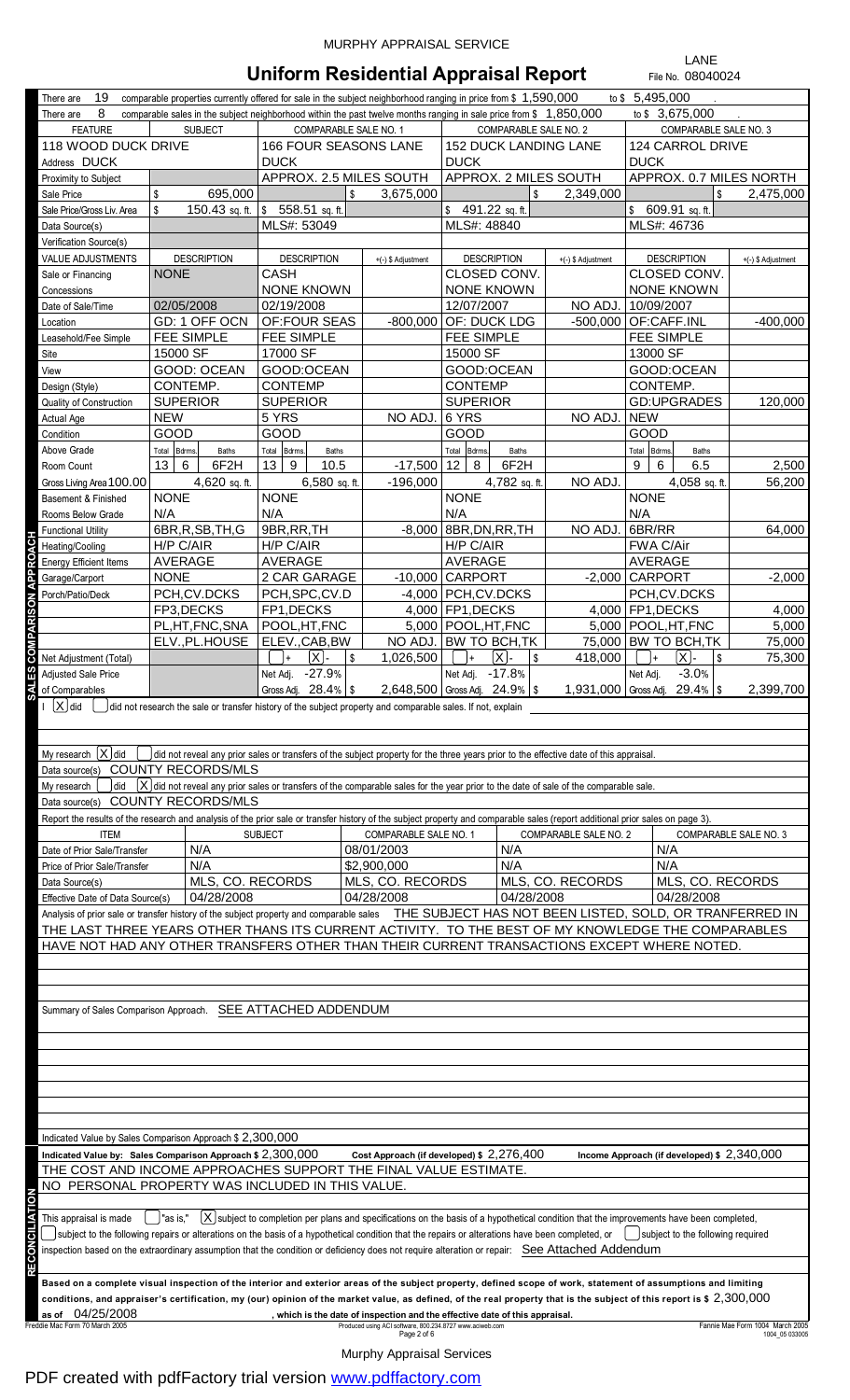| <b>ADDITIONAL COMMENTS</b>       |                                                                                                                                                            |                                                                                                           |                                          |
|----------------------------------|------------------------------------------------------------------------------------------------------------------------------------------------------------|-----------------------------------------------------------------------------------------------------------|------------------------------------------|
|                                  |                                                                                                                                                            |                                                                                                           |                                          |
|                                  |                                                                                                                                                            |                                                                                                           |                                          |
|                                  |                                                                                                                                                            |                                                                                                           |                                          |
|                                  |                                                                                                                                                            |                                                                                                           |                                          |
|                                  |                                                                                                                                                            |                                                                                                           |                                          |
|                                  |                                                                                                                                                            |                                                                                                           |                                          |
|                                  |                                                                                                                                                            |                                                                                                           |                                          |
|                                  |                                                                                                                                                            |                                                                                                           |                                          |
|                                  |                                                                                                                                                            |                                                                                                           |                                          |
|                                  |                                                                                                                                                            |                                                                                                           |                                          |
|                                  |                                                                                                                                                            |                                                                                                           |                                          |
|                                  |                                                                                                                                                            |                                                                                                           |                                          |
|                                  |                                                                                                                                                            |                                                                                                           |                                          |
|                                  |                                                                                                                                                            |                                                                                                           |                                          |
|                                  |                                                                                                                                                            |                                                                                                           |                                          |
|                                  |                                                                                                                                                            |                                                                                                           |                                          |
|                                  |                                                                                                                                                            |                                                                                                           |                                          |
|                                  |                                                                                                                                                            |                                                                                                           |                                          |
|                                  |                                                                                                                                                            |                                                                                                           |                                          |
|                                  |                                                                                                                                                            |                                                                                                           |                                          |
|                                  |                                                                                                                                                            |                                                                                                           |                                          |
|                                  |                                                                                                                                                            |                                                                                                           |                                          |
|                                  |                                                                                                                                                            |                                                                                                           |                                          |
|                                  |                                                                                                                                                            |                                                                                                           |                                          |
|                                  |                                                                                                                                                            | <b>COST APPROACH TO VALUE (not required by Fannie Mae)</b>                                                |                                          |
|                                  | Provide adequate information for the lender/client to replicate the below cost figures and calculations.                                                   |                                                                                                           |                                          |
|                                  | Support for the opinion of site value (summary of comparable land sales or other methods for estimating site value) SITE VALUE WAS DERIVED BY A COMPARABLE |                                                                                                           |                                          |
|                                  | MARKET ANALYSIS OF RECENT SALES AND CURRENT LISTINGS OF SIMILAR LOTS LOCATED IN THE SUBJECT'S MARKET                                                       |                                                                                                           |                                          |
|                                  | AREA. ALL ARE CONSIDERED TO BE GOOD INDICATORS OF THE VALUE OF THE SUBJECT'S SITE VALUE.                                                                   |                                                                                                           |                                          |
|                                  |                                                                                                                                                            |                                                                                                           |                                          |
|                                  | $\lfloor x \rfloor$ REPLACEMENT COST NEW<br><b>REPRODUCTION OR</b><br><b>ESTIMATED</b>                                                                     | OPINION OF SITE VALUE $\ldots \ldots \ldots \ldots \ldots \ldots \ldots \ldots \ldots \ldots \ldots =$ \$ | 700,000                                  |
|                                  | Source of cost data AREA BUILDERS AND CONTRACTORS                                                                                                          | 4,620 Sq. Ft. @ \$280.00 = \$<br>Dwelling                                                                 | 1,293,600                                |
|                                  | Quality rating from cost service EXCEL.<br>Effective date of cost data 2007                                                                                | N/A<br>Sq. Ft. @ \$                                                                                       | $N/A$ = \$<br>0                          |
|                                  | Comments on Cost Approach (gross living area calculations, depreciation, etc.)                                                                             | PL, ELV, HT, FNC, PL. HS, PCH, DCKS, FP3                                                                  | 204,750                                  |
|                                  | THE ESTIMATED UNIT COST FOR THE SUBJECT'S                                                                                                                  | Garage/Carport N/A<br>Sq. Ft. @ \$                                                                        | $\ldots \ldots \ldots =$ \$<br>0         |
| <b>ROACH</b><br>ā<br><b>COST</b> | IMPROVEMENTS ARE BASED ON CURRENT CONSTRUCTION                                                                                                             | <b>Total Estimate of Cost-New</b>                                                                         | 1,498,350<br>$\ldots \ldots \ldots =$ \$ |
|                                  | DATA PROVIDED BY CONTRACTORS IN THE LOCAL                                                                                                                  | Less 75<br>Physical<br>Functional<br>External                                                             |                                          |
|                                  | MARKET. THE SUBJECT'S LAND TO IMPROVEMENT RATIOS                                                                                                           | Depreciation                                                                                              | $\Omega$<br>$=$ \$ (                     |
|                                  | ARE TYPICAL FOR THE AREA. DEPRECIATION IS BASED ON                                                                                                         |                                                                                                           | 1,498,350                                |
|                                  | OBSERVATIONS MADE AT THE INSPECTION. THE VALUES                                                                                                            |                                                                                                           | 78,000                                   |
|                                  | ARE NOT TO BE USED FOR INSURANCE PURPOSES.                                                                                                                 |                                                                                                           |                                          |
|                                  |                                                                                                                                                            |                                                                                                           |                                          |
|                                  | Estimated Remaining Economic Life (HUD and VA only)                                                                                                        | 75 Years   INDICATED VALUE BY COST APPROACH                                                               | 2,276,400<br>$=$ \$                      |
|                                  |                                                                                                                                                            | INCOME APPROACH TO VALUE (not required by Fannie Mae)                                                     |                                          |
|                                  | 13,000.00 X Gross Rent Multiplier 180.00 = \$2,340,000 Indicated Value by Income Approach<br>Estimated Monthly Market Rent \$                              |                                                                                                           |                                          |
| <b>Noch</b>                      | Summary of Income Approach (including support for market rent and GRM) SINGLE FAMILY PROPERTIES ARE NOT TYPICALLY VALUE BASED ON                           |                                                                                                           |                                          |
|                                  | THEIR INCOME POTENTIAL.                                                                                                                                    |                                                                                                           |                                          |
|                                  |                                                                                                                                                            | PROJECT INFORMATION FOR PUDs (if applicable)                                                              |                                          |
|                                  | Yes X No<br>Is the developer/builder in control of the Homeowners' Association (HOA)?                                                                      | $ X $ Detached<br>Unit type(s)<br>Attached                                                                |                                          |
|                                  | Provide the following information for PUDs ONLY if the developer/builder is in control of the HOA and the subject property is an attached dwelling unit.   |                                                                                                           |                                          |
|                                  | Legal name of project                                                                                                                                      |                                                                                                           |                                          |
|                                  | Total number of phases<br>Total number of units                                                                                                            | Total number of units sold                                                                                |                                          |
|                                  | Total number of units for sale<br>Total number of units rented                                                                                             | Data source(s)                                                                                            |                                          |
|                                  | Was the project created by the conversion of an existing building(s) into a PUD?<br>Yes                                                                    | If Yes, date of conversion.<br>l No                                                                       |                                          |
| p                                | Does the project contain any multi-dwelling units?<br>l Yes<br>l No<br>Data source(s)                                                                      |                                                                                                           |                                          |
|                                  | Are the units, common elements, and recreation facilities complete?<br>  Yes<br>l No                                                                       | If No, describe the status of completion.                                                                 |                                          |
| c<br>F                           |                                                                                                                                                            |                                                                                                           |                                          |
|                                  |                                                                                                                                                            |                                                                                                           |                                          |
|                                  | Are the common elements leased to or by the Homeowners' Association?<br>Yes<br>l No                                                                        | If Yes, describe the rental terms and options.                                                            |                                          |
|                                  |                                                                                                                                                            |                                                                                                           |                                          |
|                                  | Describe common elements and recreational facilities.                                                                                                      |                                                                                                           |                                          |
|                                  | Freddie Mac Form 70 March 2005                                                                                                                             | Produced using ACI software, 800.234.8727 www.aciweb.com                                                  | Fannie Mae Form 1004 March 2005          |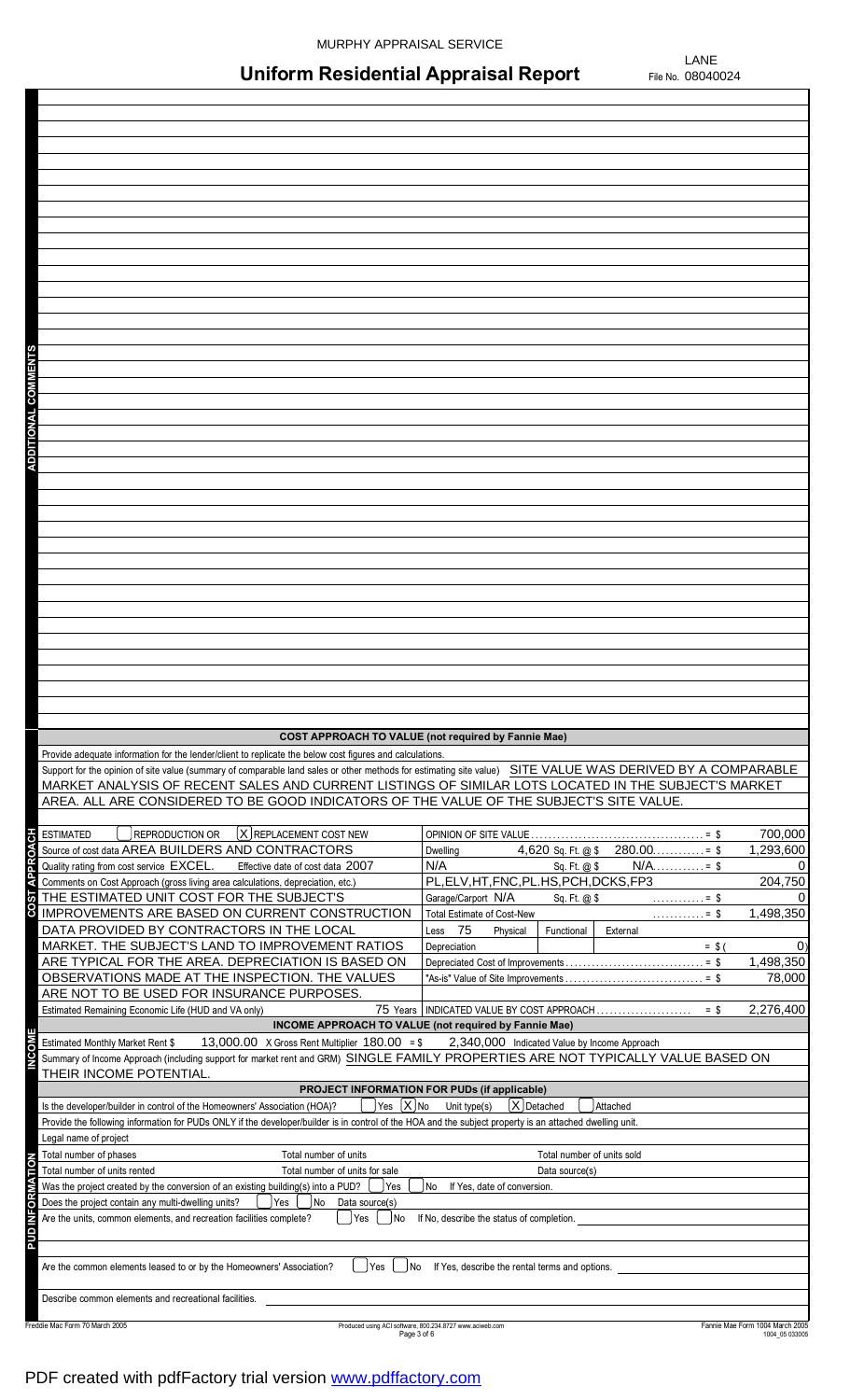File No. 08040024 LANE

This report form is designed to report an appraisal of a one-unit property or a one-unit property with an accessory unit; including a unit in a planned unit development (PUD). This report form is not designed to report an appraisal of a manufactured home or a unit in a condominium or cooperative project.

This appraisal report is subject to the following scope of work, intended use, intended user, definition of market value, statement of assumptions and limiting conditions, and certifications. Modifications, additions, or deletions to the intended use, intended user, definition of market value, or assumptions and limiting conditions are not permitted. The appraiser may expand the scope of work to include any additional research or analysis necessary based on the complexity of this appraisal assignment. Modifications or deletions to the certifications are also not permitted. However, additional certifications that do not constitute material alterations to this appraisal report, such as those required by law or those related to the appraiser's continuing education or membership in an appraisal organization, are permitted.

**SCOPE OF WORK:** The scope of work for this appraisal is defined by the complexity of this appraisal assignment and the reporting requirements of this appraisal report form, including the following definition of market value, statement of assumptions and limiting conditions, and certifications. The appraiser must, at a minimum: (1) perform a complete visual inspection of the interior and exterior areas of the subject property, (2) inspect the neighborhood, (3) inspect each of the comparable sales from at least the street, (4) research, verify, and analyze data from reliable public and/or private sources, and (5) report his or her analysis, opinions, and conclusions in this appraisal report.

**INTENDED USE:** The intended use of this appraisal report is for the lender/client to evaluate the property that is the subject of this appraisal for a mortgage finance transaction.

**INTENDED USER:** The intended user of this appraisal report is the lender/client.

**DEFINITION OF MARKET VALUE:** The most probable price which a property should bring in a competitive and open market under all conditions requisite to a fair sale, the buyer and seller, each acting prudently, knowledgeably and assuming the price is not affected by undue stimulus. Implicit in this definition is the consummation of a sale as of a specified date and the passing of title from seller to buyer under conditions whereby: (1) buyer and seller are typically motivated; (2) both parties are well informed or well advised, and each acting in what he or she considers his or her own best interest; (3) a reasonable time is allowed for exposure in the open market; (4) payment is made in terms of cash in U. S. dollars or in terms of financial arrangements comparable thereto; and (5) the price represents the normal consideration for the property sold unaffected by special or creative financing or sales concessions\* granted by anyone associated with the sale.

\*Adjustments to the comparables must be made for special or creative financing or sales concessions. No adjustments are necessary for those costs which are normally paid by sellers as a result of tradition or law in a market area; these costs are readily identifiable since the seller pays these costs in virtually all sales transactions. Special or creative financing adjustments can be made to the comparable property by comparisons to financing terms offered by a third party institutional lender that is not already involved in the property or transaction. Any adjustment should not be calculated on a mechanical dollar for dollar cost of the financing or concession but the dollar amount of any adjustment should approximate the market's reaction to the financing or concessions based on the appraiser's judgment.

**STATEMENT OF ASSUMPTIONS AND LIMITING CONDITIONS:** The appraiser's certification in this report is subject to the following assumptions and limiting conditions:

1. The appraiser will not be responsible for matters of a legal nature that affect either the property being appraised or the title to it, except for information that he or she became aware of during the research involved in performing this appraisal. The appraiser assumes that the title is good and marketable and will not render any opinions about the title.

2. The appraiser has provided a sketch in this appraisal report to show the approximate dimensions of the improvements. The sketch is included only to assist the reader in visualizing the property and understanding the appraiser's determination of its size.

3. The appraiser has examined the available flood maps that are provided by the Federal Emergency Management Agency (or other data sources) and has noted in this appraisal report whether any portion of the subject site is located in an identified Special Flood Hazard Area. Because the appraiser is not a surveyor, he or she makes no guarantees, express or implied, regarding this determination.

4. The appraiser will not give testimony or appear in court because he or she made an appraisal of the property in question, unless specific arrangements to do so have been made beforehand, or as otherwise required by law.

5. The appraiser has noted in this appraisal report any adverse conditions (such as needed repairs, deterioration, the presence of hazardous wastes, toxic substances, etc.) observed during the inspection of the subject property or that he or she became aware of during the research involved in performing this appraisal. Unless otherwise stated in this appraisal report, the appraiser has no knowledge of any hidden or unapparent physical deficiencies or adverse conditions of the property (such as, but not limited to, needed repairs, deterioration, the presence of hazardous wastes, toxic substances, adverse environmental conditions, etc.) that would make the property less valuable, and has assumed that there are no such conditions and makes no guarantees or warranties, express or implied. The appraiser will not be responsible for any such conditions that do exist or for any engineering or testing that might be required to discover whether such conditions exist. Because the appraiser is not an expert in the field of environmental hazards, this appraisal report must not be considered as an environmental assessment of the property.

6. The appraiser has based his or her appraisal report and valuation conclusion for an appraisal that is subject to satisfactory completion, repairs, or alterations on the assumption that the completion, repairs, or alterations of the subject property will be performed in a professional manner.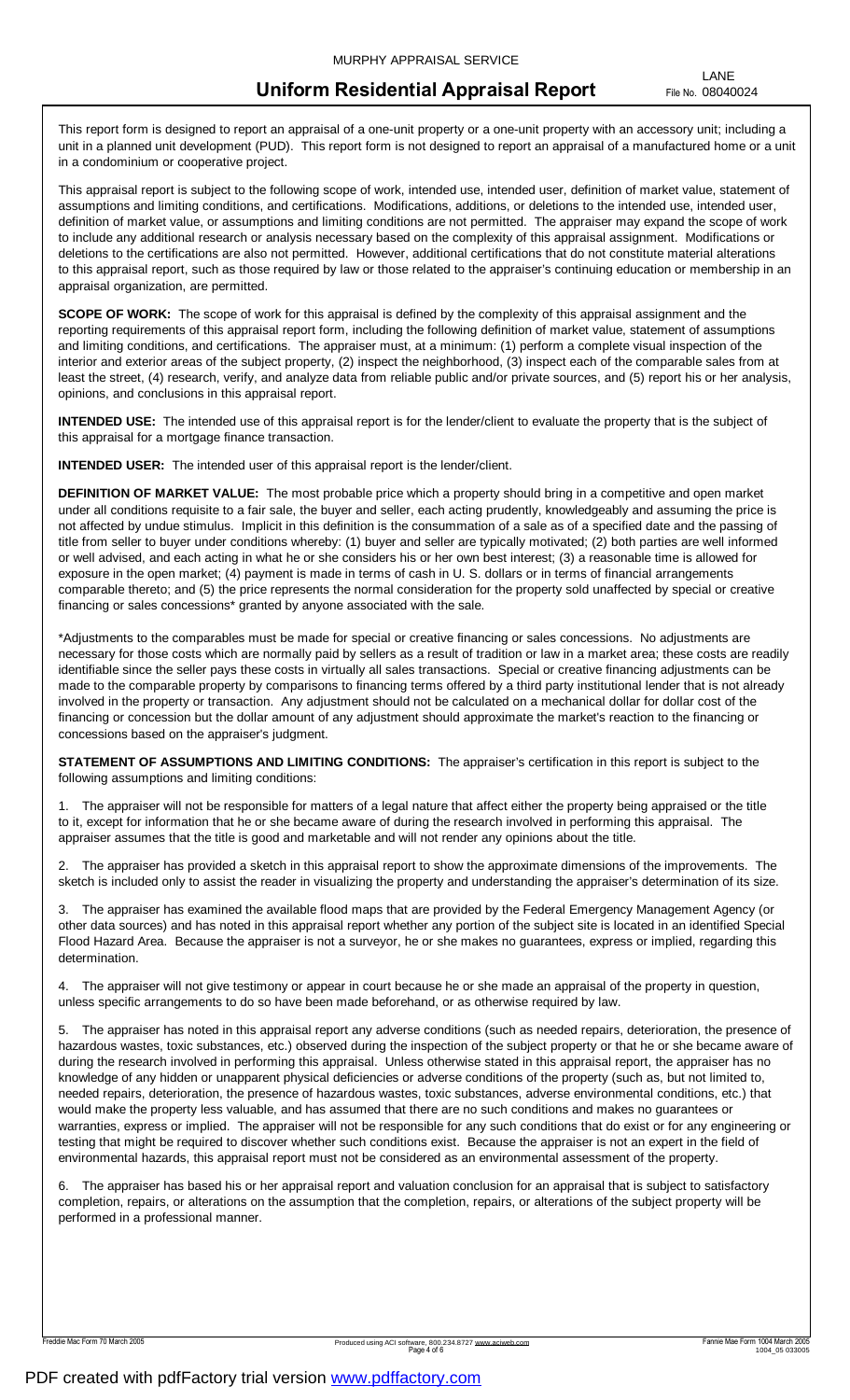### **APPRAISER'S CERTIFICATION:** The Appraiser certifies and agrees that:

1. I have, at a minimum, developed and reported this appraisal in accordance with the scope of work requirements stated in this appraisal report.

2. I performed a complete visual inspection of the interior and exterior areas of the subject property. I reported the condition of the improvements in factual, specific terms. I identified and reported the physical deficiencies that could affect the livability, soundness, or structural integrity of the property.

3. I performed this appraisal in accordance with the requirements of the Uniform Standards of Professional Appraisal Practice that were adopted and promulgated by the Appraisal Standards Board of The Appraisal Foundation and that were in place at the time this appraisal report was prepared.

4. I developed my opinion of the market value of the real property that is the subject of this report based on the sales comparison approach to value. I have adequate comparable market data to develop a reliable sales comparison approach for this appraisal assignment. I further certify that I considered the cost and income approaches to value but did not develop them, unless otherwise indicated in this report.

5. I researched, verified, analyzed, and reported on any current agreement for sale for the subject property, any offering for sale of the subject property in the twelve months prior to the effective date of this appraisal, and the prior sales of the subject property for a minimum of three years prior to the effective date of this appraisal, unless otherwise indicated in this report.

6. I researched, verified, analyzed, and reported on the prior sales of the comparable sales for a minimum of one year prior to the date of sale of the comparable sale, unless otherwise indicated in this report.

7. I selected and used comparable sales that are locationally, physically, and functionally the most similar to the subject property.

8. I have not used comparable sales that were the result of combining a land sale with the contract purchase price of a home that has been built or will be built on the land.

I have reported adjustments to the comparable sales that reflect the market's reaction to the differences between the subject property and the comparable sales.

10. I verified, from a disinterested source, all information in this report that was provided by parties who have a financial interest in the sale or financing of the subject property.

11. I have knowledge and experience in appraising this type of property in this market area.

12. I am aware of, and have access to, the necessary and appropriate public and private data sources, such as multiple listing services, tax assessment records, public land records and other such data sources for the area in which the property is located.

13. I obtained the information, estimates, and opinions furnished by other parties and expressed in this appraisal report from reliable sources that I believe to be true and correct.

14. I have taken into consideration the factors that have an impact on value with respect to the subject neighborhood, subject property, and the proximity of the subject property to adverse influences in the development of my opinion of market value. I have noted in this appraisal report any adverse conditions (such as, but not limited to, needed repairs, deterioration, the presence of hazardous wastes, toxic substances, adverse environmental conditions, etc.) observed during the inspection of the subject property or that I became aware of during the research involved in performing this appraisal. I have considered these adverse conditions in my analysis of the property value, and have reported on the effect of the conditions on the value and marketability of the subject property.

15. I have not knowingly withheld any significant information from this appraisal report and, to the best of my knowledge, all statements and information in this appraisal report are true and correct.

16. I stated in this appraisal report my own personal, unbiased, and professional analysis, opinions, and conclusions, which are subject only to the assumptions and limiting conditions in this appraisal report.

17. I have no present or prospective interest in the property that is the subject of this report, and I have no present or prospective personal interest or bias with respect to the participants in the transaction. I did not base, either partially or completely, my analysis and/or opinion of market value in this appraisal report on the race, color, religion, sex, age, marital status, handicap, familial status, or national origin of either the prospective owners or occupants of the subject property or of the present owners or occupants of the properties in the vicinity of the subject property or on any other basis prohibited by law.

18. My employment and/or compensation for performing this appraisal or any future or anticipated appraisals was not conditioned on any agreement or understanding, written or otherwise, that I would report (or present analysis supporting) a predetermined specific value, a predetermined minimum value, a range or direction in value, a value that favors the cause of any party, or the attainment of a specific result or occurrence of a specific subsequent event (such as approval of a pending mortgage loan application).

19. I personally prepared all conclusions and opinions about the real estate that were set forth in this appraisal report. If I relied on significant real property appraisal assistance from any individual or individuals in the performance of this appraisal or the preparation of this appraisal report, I have named such individual(s) and disclosed the specific tasks performed in this appraisal report. I certify that any individual so named is qualified to perform the tasks. I have not authorized anyone to make a change to any item in this appraisal report; therefore, any change made to this appraisal is unauthorized and I will take no responsibility for it.

20. I identified the lender/client in this appraisal report who is the individual, organization, or agent for the organization that ordered and will receive this appraisal report.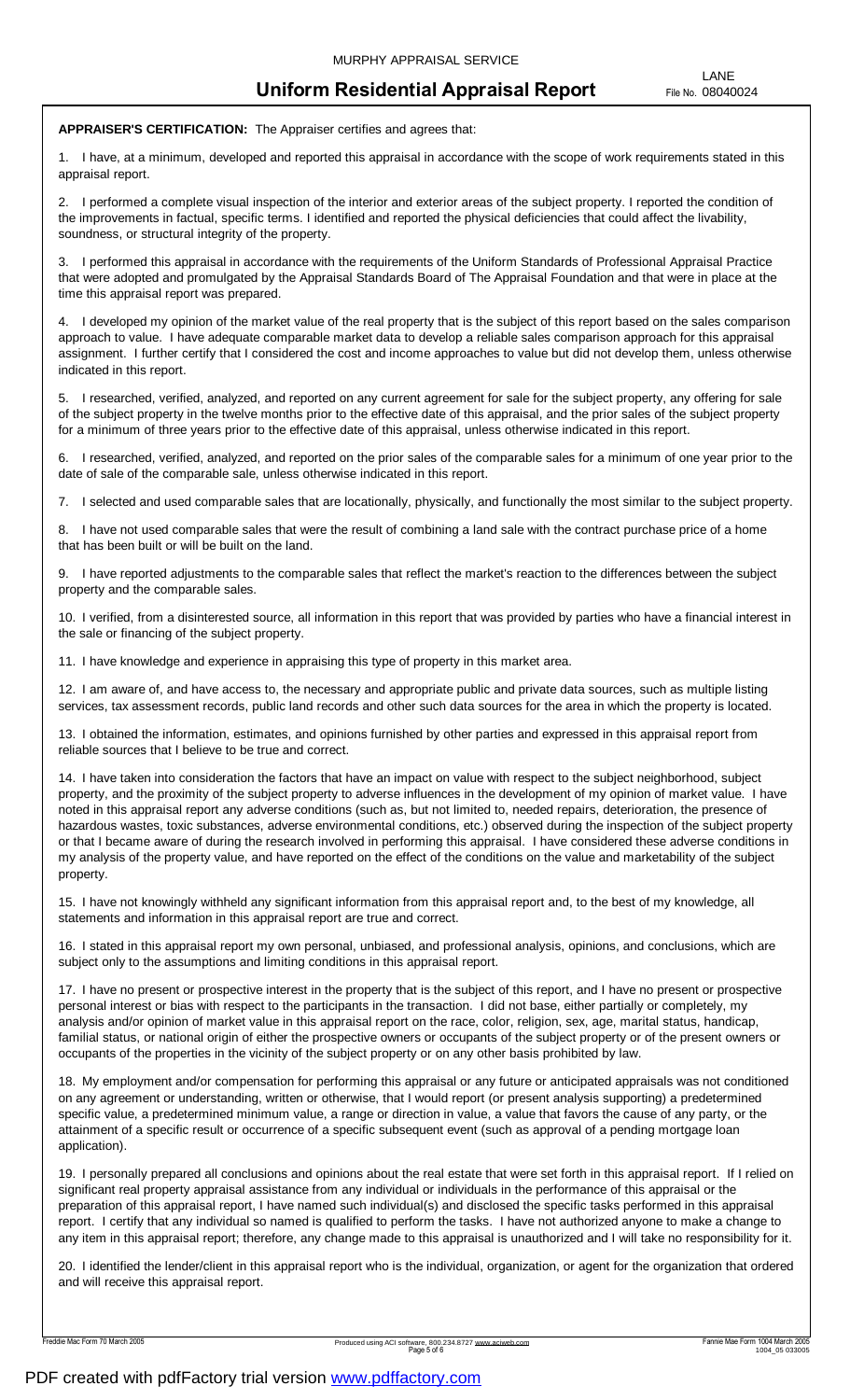File No. 08040024 **LANE** 

21. The lender/client may disclose or distribute this appraisal report to: the borrower; another lender at the request of the borrower; the mortgagee or its successors and assigns; mortgage insurers; government sponsored enterprises; other secondary market participants; data collection or reporting services; professional appraisal organizations; any department, agency, or instrumentality of the United States; and any state, the District of Columbia, or other jurisdictions; without having to obtain the appraiser's or supervisory appraiser's (if applicable) consent. Such consent must be obtained before this appraisal report may be disclosed or distributed to any other party (including, but not limited to, the public through advertising, public relations, news, sales, or other media).

22. I am aware that any disclosure or distribution of this appraisal report by me or the lender/client may be subject to certain laws and regulations. Further, I am also subject to the provisions of the Uniform Standards of Professional Appraisal Practice that pertain to disclosure or distribution by me.

23. The borrower, another lender at the request of the borrower, the mortgagee or its successors and assigns, mortgage insurers, government sponsored enterprises, and other secondary market participants may rely on this appraisal report as part of any mortgage finance transaction that involves any one or more of these parties.

24. If this appraisal report was transmitted as an "electronic record" containing my "electronic signature," as those terms are defined in applicable federal and/or state laws (excluding audio and video recordings), or a facsimile transmission of this appraisal report containing a copy or representation of my signature, the appraisal report shall be as effective, enforceable and valid as if a paper version of this appraisal report were delivered containing my original hand written signature.

25. Any intentional or negligent misrepresentation(s) contained in this appraisal report may result in civil liability and/or criminal penalties including, but not limited to, fine or imprisonment or both under the provisions of Title 18, United States Code, Section 1001, et seq., or similar state laws.

**SUPERVISORY APPRAISER'S CERTIFICATION:** The Supervisory Appraiser certifies and agrees that:

1. I directly supervised the appraiser for this appraisal assignment, have read the appraisal report, and agree with the appraiser's analysis, opinions, statements, conclusions, and the appraiser's certification.

2. I accept full responsibility for the contents of this appraisal report including, but not limited to, the appraiser's analysis, opinions, statements, conclusions, and the appraiser's certification.

3. The appraiser identified in this appraisal report is either a sub-contractor or an employee of the supervisory appraiser (or the appraisal firm), is qualified to perform this appraisal, and is acceptable to perform this appraisal under the applicable state law.

4. This appraisal report complies with the Uniform Standards of Professional Appraisal Practice that were adopted and promulgated by the Appraisal Standards Board of The Appraisal Foundation and that were in place at the time this appraisal report was prepared.

5. If this appraisal report was transmitted as an "electronic record" containing my "electronic signature," as those terms are defined in applicable federal and/or state laws (excluding audio and video recordings), or a facsimile transmission of this appraisal report containing a copy or representation of my signature, the appraisal report shall be as effective, enforceable and valid as if a paper version of this appraisal report were delivered containing my original hand written signature.

| <b>APPRAISER</b>                                                                                                                                                             | SUPERVISORY APPRAISER (ONLY IF REQUIRED)                                                                                                                                                                                                                                                    |
|------------------------------------------------------------------------------------------------------------------------------------------------------------------------------|---------------------------------------------------------------------------------------------------------------------------------------------------------------------------------------------------------------------------------------------------------------------------------------------|
| Signature <i>Michael F. Le</i><br>Name MICHAEL E. DALY<br>Company Name MURPHY APPRAISAL SER<br>Company Address 12 JUNIPER TRAIL, STARY<br>KITTY HAWK, NORTH CAROLINA 27949 U |                                                                                                                                                                                                                                                                                             |
| Telephone Number (252)255-0091                                                                                                                                               |                                                                                                                                                                                                                                                                                             |
| Email Address MDALY111@EMBARQMAIL.C                                                                                                                                          |                                                                                                                                                                                                                                                                                             |
| Date of Signature and Report 04/28/2008                                                                                                                                      | Date of Signature <b>Date of Signature</b>                                                                                                                                                                                                                                                  |
| Effective Date of Appraisal 04/25/2008                                                                                                                                       |                                                                                                                                                                                                                                                                                             |
| State Certification # A4943                                                                                                                                                  |                                                                                                                                                                                                                                                                                             |
|                                                                                                                                                                              |                                                                                                                                                                                                                                                                                             |
|                                                                                                                                                                              | Expiration Date of Certification or License                                                                                                                                                                                                                                                 |
| State NC                                                                                                                                                                     |                                                                                                                                                                                                                                                                                             |
| Expiration Date of Certification or License 06/30/2008                                                                                                                       |                                                                                                                                                                                                                                                                                             |
| ADDRESS OF PROPERTY APPRAISED<br>118 WOOD DUCK DRIVE<br><b>DUCK, NC 27949</b>                                                                                                | <b>SUBJECT PROPERTY</b><br>Did not inspect subject property<br>Did inspect exterior of subject property from street                                                                                                                                                                         |
| APPRAISED VALUE OF SUBJECT PROPERTY \$2,300,000<br>LENDER/CLIENT                                                                                                             | Did inspect interior and exterior of subject property<br>Date of Inspection <b>Example 20</b> Figure 20 Figure 20 Figure 20 Figure 20 Figure 20 Figure 20 Figure 20 Figure 20 Figure 20 Figure 20 Figure 20 Figure 20 Figure 20 Figure 20 Figure 20 Figure 20 Figure 20 Figure 20 Figure 20 |
| Name MIKE JOHNSON                                                                                                                                                            | COMPARABLE SALES                                                                                                                                                                                                                                                                            |
| Company Name COOPERATIVE BANK                                                                                                                                                | Did not inspect exterior of comparable sales from street                                                                                                                                                                                                                                    |
| Company Address 2007 S. CROATAN HWY., PO BOX 2616                                                                                                                            | Did inspect exterior of comparable sales from street                                                                                                                                                                                                                                        |
| KILL DEVIL HILLS, NC 27948                                                                                                                                                   |                                                                                                                                                                                                                                                                                             |
| <b>Email Address</b>                                                                                                                                                         |                                                                                                                                                                                                                                                                                             |
|                                                                                                                                                                              |                                                                                                                                                                                                                                                                                             |

Freddie Mac Form 70 March 2005 Produced using ACI software, 800.234.8727 [www.aciweb.com](http://www.aciweb.com) Fannie Mae Form 1004 March 2005<br>Page 6 of 6 Page 6 of 6

1004 05 0330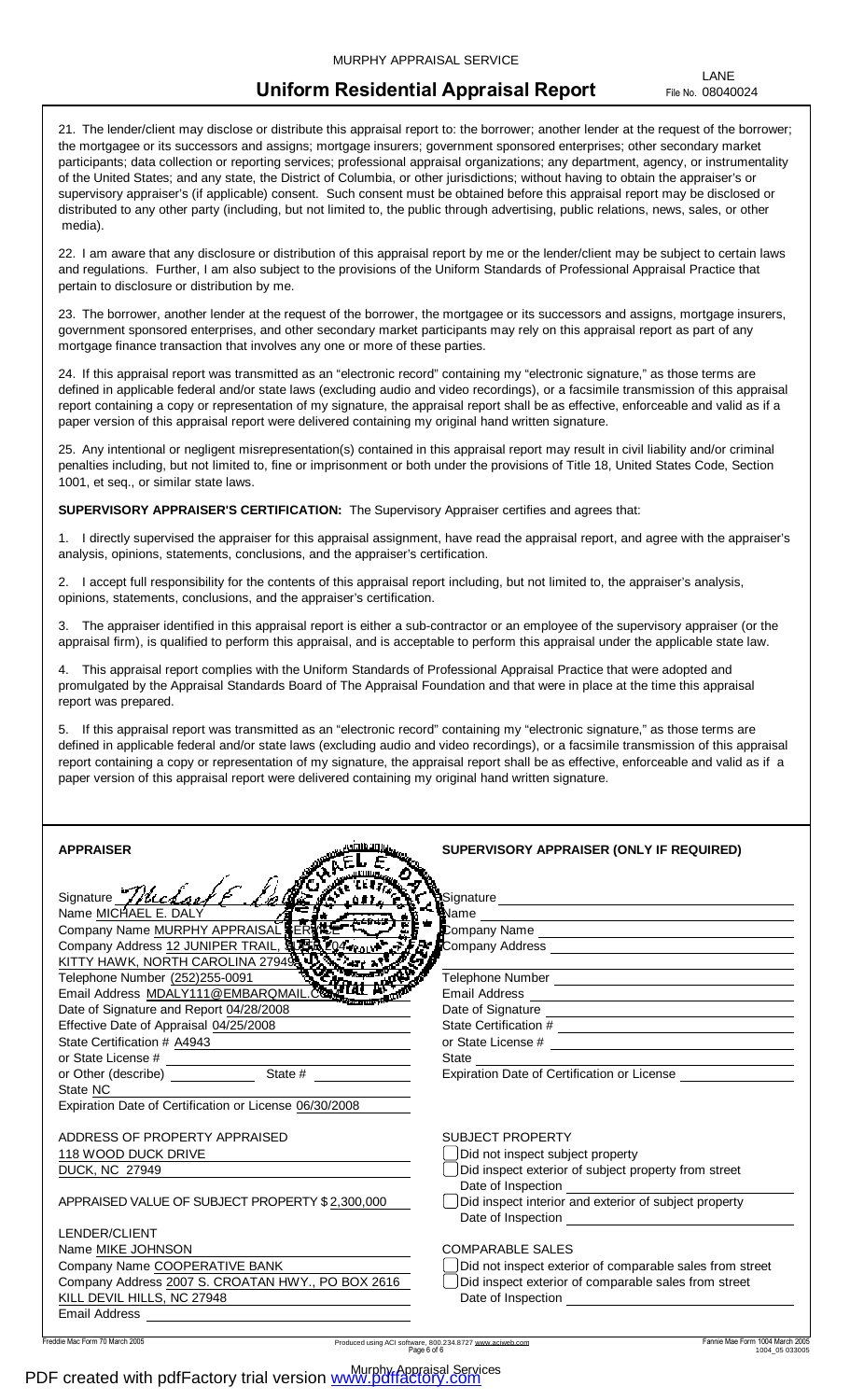## MURPHY APPRAISAL SERVICE

LANE

|  |  |  |  |  | <b>Uniform Residential Appraisal Report</b> |
|--|--|--|--|--|---------------------------------------------|
|--|--|--|--|--|---------------------------------------------|

|                                                                                                                                  |                    |                                |                                        | <b>Uniform Residential Appraisal Report</b> |                                                 |                       |                         |                              | File No. 08040024     |                         |
|----------------------------------------------------------------------------------------------------------------------------------|--------------------|--------------------------------|----------------------------------------|---------------------------------------------|-------------------------------------------------|-----------------------|-------------------------|------------------------------|-----------------------|-------------------------|
| <b>FEATURE</b>                                                                                                                   |                    | <b>SUBJECT</b>                 |                                        | COMPARABLE SALE NO. 4                       |                                                 | COMPARABLE SALE NO. 5 |                         |                              | COMPARABLE SALE NO. 6 |                         |
| 118 WOOD DUCK DRIVE                                                                                                              |                    |                                |                                        | 160 FOUR SEASONS LANE                       |                                                 | 129 PLOVER DRIVE      |                         |                              | 177 OCEAN WAY COURT   |                         |
| Address DUCK                                                                                                                     |                    |                                | <b>DUCK</b>                            |                                             | <b>DUCK</b>                                     |                       |                         |                              | <b>DUCK, NC 27949</b> |                         |
| Proximity to Subject                                                                                                             |                    |                                |                                        | APPROX. 2.5 MILES SOUTH                     |                                                 |                       | APPROX. 2.6 MILES SOUTH |                              |                       | APPROX. 2.4 MILES SOUTH |
| Sale Price                                                                                                                       | \$                 | 695,000                        |                                        | $\mathbb{S}$<br>2,700,000                   |                                                 | \$                    | 1,850,000               |                              | \$                    | 2,299,000               |
| Sale Price/Gross Liv. Area                                                                                                       | \$                 |                                | 150.43 sq. ft.   \$ 513.60 sq. ft.     |                                             | \$ 421.41 sq. ft.                               |                       |                         |                              | \$497.62 sq. ft.      |                         |
| Data Source(s)<br>Verification Source(s)                                                                                         |                    |                                | MLS#: 44432                            |                                             | MLS #48181                                      |                       |                         | MLS#: 53022                  |                       |                         |
| VALUE ADJUSTMENTS                                                                                                                |                    | <b>DESCRIPTION</b>             | <b>DESCRIPTION</b>                     | +(-) \$ Adjustment                          | <b>DESCRIPTION</b>                              |                       | +(-) \$ Adjustment      |                              | <b>DESCRIPTION</b>    | +(-) \$ Adjustment      |
| Sale or Financing                                                                                                                | <b>NONE</b>        |                                | CLOSED CONV.                           |                                             | <b>CASH</b>                                     |                       |                         | <b>ACTIVE</b>                |                       |                         |
| Concessions                                                                                                                      |                    |                                | <b>NONE KNOWN</b>                      |                                             | NONE KNOWN                                      |                       |                         | <b>LISTING</b>               |                       |                         |
| Date of Sale/Time                                                                                                                |                    | 02/05/2008                     | 09/05/2007                             | NO ADJ.                                     | 04/19/2007                                      |                       | NO ADJ.                 | N/A                          |                       |                         |
| Location                                                                                                                         |                    | GD: 1 OFF OCN                  | <b>OF:FOUR SEAS</b>                    |                                             | -800,000 AVERAGE                                |                       |                         |                              | 400,000 GD: 1 OFF OCN |                         |
| Leasehold/Fee Simple                                                                                                             |                    | <b>FEE SIMPLE</b>              | <b>FEE SIMPLE</b>                      |                                             | FEE SIMPLE                                      |                       |                         | <b>FEE SIMPLE</b>            |                       |                         |
| Site<br>View                                                                                                                     | 15000 SF           | GOOD: OCEAN                    | 15000 SF<br>GOOD:OCEAN                 |                                             | 15000 SF<br><b>AVERAGE</b>                      |                       | INCL.ABV.               | 15000 SF                     | GOOD: OCEAN           |                         |
| Design (Style)                                                                                                                   |                    | CONTEMP.                       | CONTEMP.                               |                                             | CONTEMP.                                        |                       |                         | CONTEMP.                     |                       |                         |
| Quality of Construction                                                                                                          |                    | <b>SUPERIOR</b>                | <b>GD:UPGRADES</b>                     |                                             | 135,000 SUPERIOR                                |                       |                         | <b>SUPERIOR</b>              |                       |                         |
| Actual Age                                                                                                                       | <b>NEW</b>         |                                | 6 YRS                                  | NO ADJ. 2 YRS                               |                                                 |                       | NO ADJ.                 | 6 YRS                        |                       | NO ADJ.                 |
| Condition                                                                                                                        | GOOD               |                                | GOOD                                   |                                             | GOOD                                            |                       |                         | GOOD                         |                       |                         |
| Above Grade                                                                                                                      | Total Bdrms.       | <b>Baths</b>                   | <b>Bdrms</b><br>Baths<br>Total         |                                             | Total<br>Bdrms.                                 | Baths                 |                         | Bdrms.<br>Total              | <b>Baths</b>          |                         |
| Room Count                                                                                                                       | 13                 | $6\phantom{1}6$<br>6F2H        | $\overline{7}$<br>7F2H<br>11           | $-5,000$                                    | 6<br>12                                         | 7F1H                  | $-2,500$                | $\bf 8$<br>13                | 6F2H                  |                         |
| Gross Living Area 100.00                                                                                                         |                    | 4,620 sq. ft.                  | 5,257 sq. ft.                          | $-63,700$                                   |                                                 | 4,390 sq. ft.         | 23,000                  |                              | 4,620 sq. ft.         | $\mathbf 0$             |
| Basement & Finished                                                                                                              | <b>NONE</b><br>N/A |                                | <b>NONE</b><br>N/A                     |                                             | <b>NONE</b><br>N/A                              |                       |                         | <b>NONE</b><br>N/A           |                       |                         |
| Rooms Below Grade<br><b>Functional Utility</b>                                                                                   |                    | 6BR, R, SB, TH, G              | 7BR/RR/THR                             |                                             | 16,000   6BR, R, SB, TH, G                      |                       |                         |                              | 8BR, DN, RR, TH       | NO ADJ.                 |
| Heating/Cooling                                                                                                                  | H/P C/AIR          |                                | <b>FWA C/Air</b>                       |                                             | H/P C/AIR                                       |                       |                         | H/P C/AIR                    |                       |                         |
| <b>Energy Efficient Items</b>                                                                                                    |                    | <b>AVERAGE</b>                 | <b>AVERAGE</b>                         |                                             | <b>AVERAGE</b>                                  |                       |                         | <b>AVERAGE</b>               |                       |                         |
| Garage/Carport                                                                                                                   | <b>NONE</b>        |                                | 2 CAR GARAGE                           |                                             | $-10,000$ NONE                                  |                       |                         | <b>CARPORT</b>               |                       | $-2,000$                |
| Porch/Patio/Deck                                                                                                                 |                    | PCH, CV. DCKS                  | PCH, CV. DCKS                          |                                             | PCH, CV. DCKS                                   |                       |                         |                              | PCH, CV. DCKS         |                         |
|                                                                                                                                  |                    | FP3, DECKS                     | FP1, DECKS                             |                                             | 4,000 FP3, DECKS                                |                       |                         | FP1, DECKS                   |                       | 4,000                   |
|                                                                                                                                  |                    | PL, HT, FNC, SNA               | POOL, HT, FNC                          |                                             | $5,000$ PL, HT, FNC, SNA                        |                       |                         |                              | POOL, HT, FNC         | 5,000                   |
| Net Adjustment (Total)                                                                                                           |                    | ELV., PL. HOUSE                | BW TO BCH, TK<br>$\mathsf{[x]}$<br>$+$ | 643,700<br>\$                               | 75,000 ELV., PL. HOUSE<br>$\lfloor x \rfloor$ + | \$                    | 420,500                 | <b>ELEVATOR</b><br>$[X]_{+}$ | \$                    | 60.000<br>67,000        |
| <b>Adjusted Sale Price</b>                                                                                                       |                    |                                | $-23.8%$<br>Net Adj.                   |                                             | Net Adj.                                        | 22.7%                 |                         | Net Adj.                     | 2.9%                  |                         |
| of Comparables                                                                                                                   |                    |                                | Gross Adj. 41.2% \$                    | 2,056,300 Gross Adj. 23.0% \$               |                                                 |                       | 2,270,500 Gross Adj.    |                              | $3.1\%$ \$            | 2.366.000               |
| <b>ITEM</b>                                                                                                                      |                    |                                | <b>SUBJECT</b>                         | COMPARABLE SALE NO. 4                       |                                                 |                       | COMPARABLE SALE NO. 5   |                              |                       | COMPARABLE SALE NO. 6   |
| N<br>Date of Prior Sale/Transfer                                                                                                 |                    | N/A                            |                                        | N/A                                         |                                                 | N/A                   |                         | N/A                          |                       |                         |
| Price of Prior Sale/Transfer                                                                                                     |                    | N/A                            |                                        | N/A                                         |                                                 | N/A                   |                         | N/A                          |                       |                         |
| S COMPA<br>Data Source(s)                                                                                                        |                    | MLS, CO. RECORDS<br>04/28/2008 |                                        | MLS, CO. RECORDS<br>04/28/2008              |                                                 |                       | MLS, CO. RECORDS        |                              | MLS, CO. RECORDS      |                         |
| Effective Date of Data Source(s)<br>Summary of Sales Comparison Approach COMP 6 WAS INCLUDED TO DEMONSTRATE CURRENT COMPETITION. |                    |                                |                                        |                                             |                                                 | 04/28/2008            |                         |                              | 04/28/2008            |                         |
|                                                                                                                                  |                    |                                |                                        |                                             |                                                 |                       |                         |                              |                       |                         |
| ส                                                                                                                                |                    |                                |                                        |                                             |                                                 |                       |                         |                              |                       |                         |
|                                                                                                                                  |                    |                                |                                        |                                             |                                                 |                       |                         |                              |                       |                         |
|                                                                                                                                  |                    |                                |                                        |                                             |                                                 |                       |                         |                              |                       |                         |
|                                                                                                                                  |                    |                                |                                        |                                             |                                                 |                       |                         |                              |                       |                         |
|                                                                                                                                  |                    |                                |                                        |                                             |                                                 |                       |                         |                              |                       |                         |
|                                                                                                                                  |                    |                                |                                        |                                             |                                                 |                       |                         |                              |                       |                         |
|                                                                                                                                  |                    |                                |                                        |                                             |                                                 |                       |                         |                              |                       |                         |
|                                                                                                                                  |                    |                                |                                        |                                             |                                                 |                       |                         |                              |                       |                         |
|                                                                                                                                  |                    |                                |                                        |                                             |                                                 |                       |                         |                              |                       |                         |
|                                                                                                                                  |                    |                                |                                        |                                             |                                                 |                       |                         |                              |                       |                         |
|                                                                                                                                  |                    |                                |                                        |                                             |                                                 |                       |                         |                              |                       |                         |
|                                                                                                                                  |                    |                                |                                        |                                             |                                                 |                       |                         |                              |                       |                         |
|                                                                                                                                  |                    |                                |                                        |                                             |                                                 |                       |                         |                              |                       |                         |
|                                                                                                                                  |                    |                                |                                        |                                             |                                                 |                       |                         |                              |                       |                         |
|                                                                                                                                  |                    |                                |                                        |                                             |                                                 |                       |                         |                              |                       |                         |
|                                                                                                                                  |                    |                                |                                        |                                             |                                                 |                       |                         |                              |                       |                         |
|                                                                                                                                  |                    |                                |                                        |                                             |                                                 |                       |                         |                              |                       |                         |
|                                                                                                                                  |                    |                                |                                        |                                             |                                                 |                       |                         |                              |                       |                         |
|                                                                                                                                  |                    |                                |                                        |                                             |                                                 |                       |                         |                              |                       |                         |
|                                                                                                                                  |                    |                                |                                        |                                             |                                                 |                       |                         |                              |                       |                         |
|                                                                                                                                  |                    |                                |                                        |                                             |                                                 |                       |                         |                              |                       |                         |
|                                                                                                                                  |                    |                                |                                        |                                             |                                                 |                       |                         |                              |                       |                         |
|                                                                                                                                  |                    |                                |                                        |                                             |                                                 |                       |                         |                              |                       |                         |
|                                                                                                                                  |                    |                                |                                        |                                             |                                                 |                       |                         |                              |                       |                         |
|                                                                                                                                  |                    |                                |                                        |                                             |                                                 |                       |                         |                              |                       |                         |
|                                                                                                                                  |                    |                                |                                        |                                             |                                                 |                       |                         |                              |                       |                         |
|                                                                                                                                  |                    |                                |                                        |                                             |                                                 |                       |                         |                              |                       |                         |
|                                                                                                                                  |                    |                                |                                        |                                             |                                                 |                       |                         |                              |                       |                         |
|                                                                                                                                  |                    |                                |                                        |                                             |                                                 |                       |                         |                              |                       |                         |
|                                                                                                                                  |                    |                                |                                        |                                             |                                                 |                       |                         |                              |                       |                         |
| Freddie Mac Form 70 March 2005                                                                                                   |                    |                                |                                        |                                             |                                                 |                       |                         |                              |                       |                         |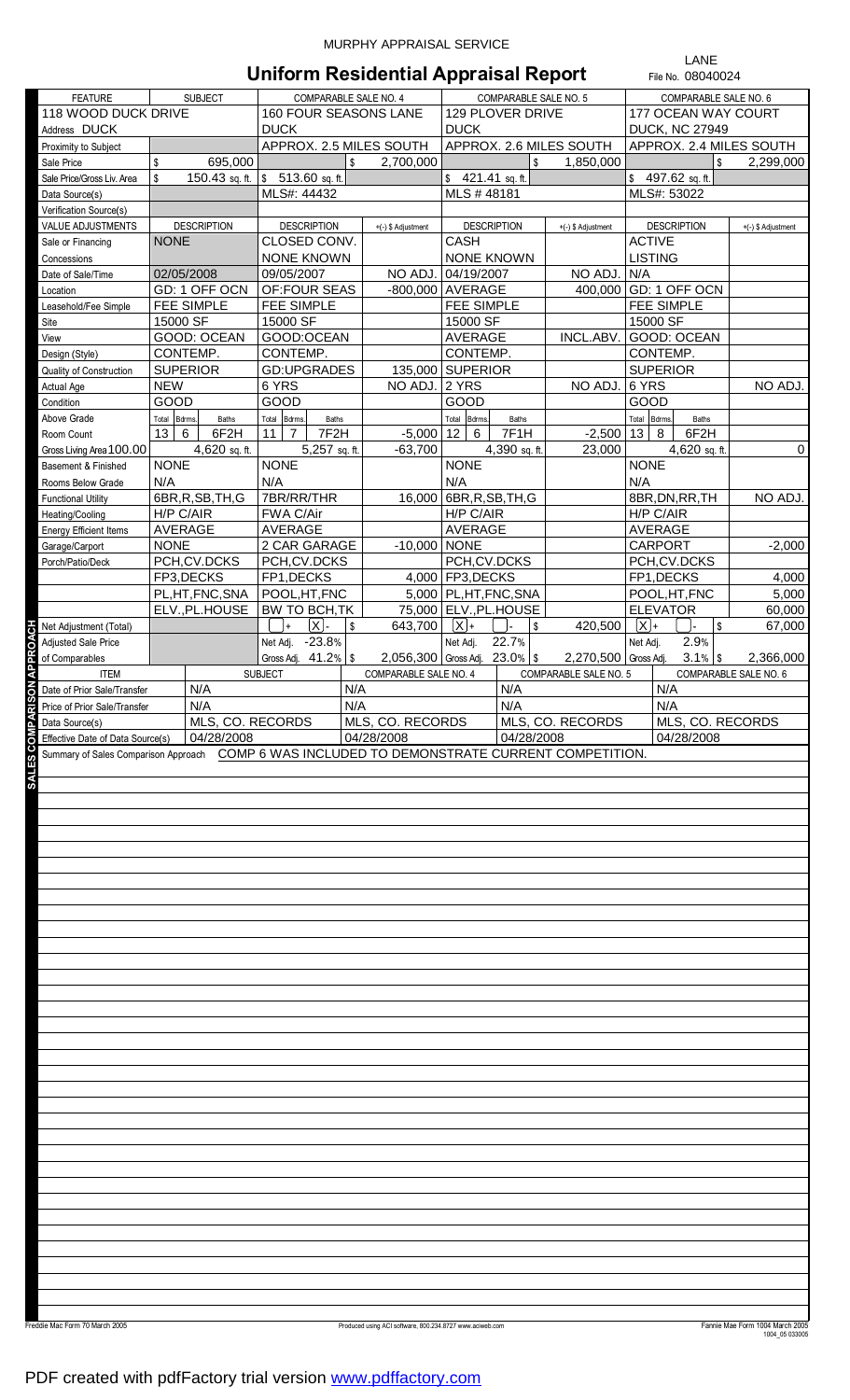|  | <b>ADDENDUM</b> |
|--|-----------------|
|  |                 |

| Borrower: WILLIAM & KIMBERLY LANE     | File No.: 08040024 |            |  |
|---------------------------------------|--------------------|------------|--|
| Property Address: 118 WOOD DUCK DRIVE | Case No.: LANE     |            |  |
| City: DUCK                            | State: NC          | Zip: 27949 |  |
| Lender: COOPERATIVE BANK              |                    |            |  |

### **Neighborhood Market Conditions**

LOAN DISCOUNTS, BUYDOWNS OR SELLERS CONCESSIONS ARE NOT TYPICAL FOR THE AREA. MORTGAGE MONEY IS AVAILABLE AT COMPETITIVE RATES. VALUES HAVE EXPERIENCED A SLIGHT DECLINE IN THE LAST TWELVE MONTHS AS A RESULT OF OVER SUPPLY. THE CORRECTION PERIOD APPEARS TO BE OVER AND VALUES HAVE STABLIZED.

### **Additional Features**

NEW CUSTOM BUILT SEMI-OCEANFRONT CONTEMPORARY ON ELEVATED SITE W/ COVERED DECKS, SUN DECKS, PATIO, CEIL. FANS, CATHEDRAL CEILINGS, 10' CEILINGS, PORCH, GLASS ELEVATOR, INTERCOM SYSTEM, SECURITY SYSTEM WITH TV MONITORING FROM ALL ROOMS, TURFSTONE DRIVEWAY, LANDSCAPED W/ IRRIGATION SYSTEM, CONSTRUCTED WITH TOP OF THE LINE MATERIALS, NEARLY UNINTERUPTED OCEAN VIEWS AND POSSIBLE SOUND VIEW.

FIRST LEVEL FEATURES: ONE BEDROOM, ONE AND HALF BATHS, CUSTOM TILEWORK THROUGHOUT; THEATER ROOM W/ RECLINING THEATER SEATS & CUP HOLDERS, AUTOMATIC ELECTRIC SHADES, ROPE LIGHTING, & STATE OF THE ART SOUND SYSTEM W/ SURROUND SOUND; GAME ROOM W/ COMPLETE WETBAR; SPORTS BAR, EXERCISE ROOM, OUTDOOR HEATED POOL W/ STONE WATERFALL & FIBER OPTIC LIGHTING, SUNKEN HOT TUB W/ STONE SURROUND; CABANA WITH SOUND SYSTEM, FP, SAUNA, FULL BATH & COMPLETE WETBAR W/ ICE MAKER; SPEAKERS HAVE AREA VOLUME CONTROL;FENCE.

SECOND LEVEL FEATURES: MARLBLE FLOORED FOYER W/ HANDPAINTED MURAL, STAIRCASE W/ OAK & ROD IRON RAILS, & MARBLE KICKERS; TOUCH SCREEN PROGRAM SELECTOR FOR TV, CABLE, SATELLITE, MACHINE, OR MUSIC; LIBRARY W/ BAMBOO FLOORING, FP, SURROUND SOUND SYSTEM, & COMPUTOR STATIONS, FOUR MASTER SUITES W/ JET TUBS AND CUSTOM TILE WORK; PORCH; DECKS.

THIRD LEVEL FEATURES: GREAT ROOM W/ FP, BAMBOO FLOORS & MARBLE TILE FLOORS, AND HAND PAINTED PILLARS; GOURMET KITCHEN W/ DOUBLE APPLIANCES; BREAKFAST AREA; DINING AREA; MASTER SUITE W/ GLASS BLOCK SHOWER MOUNTED TV, TWO SIDED FP,JET TUB, & CUSTOM TILE WORK; DECKS; LOFT SIT AREA, POWDER ROOM, & CUSTOM LIGHTING.

### **Comments on Sales Comparison**

THE SUBJECT PROPERTY IS LOCATED IN A VERY DESIRABLE LOCATION WITH ALL AMENITIES IN CLOSE PROXIMITY. ALL THE COMPARABLES REFLECT SIMILAR ATTRIBUTES AND DESIRES THAT ARE COMMANDED FOR THIS TYPE OF PROPERTY AND VALUE RANGE. THE BEST AND MOST RECENT COMPARABLES WERE USED AND ADJUSTED TO THE SUBJECT FOR THEIR DISSIMILAR FEATURES. DUE TO THE LACK OF COMPARABLE SALES WITHIN THE NEIGHBORHOOD NORMAL DESIRED PARAMETERS WERE NEEDED TO BE EXTENDED IN TERMS OF PROXIMITY. LOCATION ADJUSTMENTS REFLECT SITE APPEAL BASED ON AMENITIES OFFERED AND PROXIMITY TO THE OCEAN. 5% QUALITY ADJUSTMENTS WERE MADE FOR MATERIALS AND WORKMANSHIP. THE QUALITY OF CONSTRUCTION ADJUSTMENT IS MADE FOR THE WORKMANSHIP AND MATERIALS THAT ARE PRESENT IN THE SUBJECT THAT THE COMPARABLES DO NOT POSSES. THE SUBJECT POSSES CUSTOM FRAMING WITH MULTIPLE DORMERS, TOP OF THE LINE ROOFING MATERIALS, MARBLE TILE THROUGHOUT, CUSTOM CABINETRY, HAND PAINTED MORALS, ARCHES AND BEAM DECOR, CUSTOM BATHS , VAULTED CEILINGS, MARBLE COUNTERTOPS THROUGHOUT, AND MUCH MORE. THE ADJUSTMENT MADE FOR THE TIKI BAR IN THE POOL IS IS TAKEN FROM THE ACTUAL BUILDING COST AND APPLIED TO THE COMPARABLES. THE MAJORITY OF THESE HOMES ARE USED FOR SEASONAL RENTALS IN WHICH HIGHER ROOM COUNT, MEDIA ROOMS, & SPORTS BARS, RESULT IN INCREASED INCOME. FOR THIS REASON FUNTIONAL ADJUSTMENTS WERE MADE ACCORDINGLY. DISTANCE BETWEEN COMPARABLES IS TYPICAL FOR A NORTH SOUTH ORIENTED BARRIER ISLAND MARKET. IT IS NOTED RANGE AND ADJUSTMENTS EXCEED RECOMMENDED ALLOWANCES BUT THIS CAN NOT BE AVOIDED AT THIS TIME DUE TO THE LARGE DIFFRENCES IN SITE VALUES. THE SUBJECT HAS APPRAISED FOR OVER THE PREDOMINANT OF THE NEIGHBORHOOD BUT IS STILL WITHIN THE RANGE OF THE MARKET AREA. ALL THE COMPARABLES WERE CONSIDERED IN THE FINAL RECONCILIATION TO VALUE. SINCE THIS IS NEW CONSTRUCTION THE COST APPROACH WAS ALSO GIVEN CONSIDERABLE WEIGHT AND SUPPORTS TRHE VALUE.

### **Conditions of Appraisal**

THIS APPRAISAL IS SUBJECT TO SATISFACTORY COMPLETION OF PLANS AND SPECS IN A TIMELY AND WORKMANLIKE MANNER. NO PERSONAL PROPERTY WAS INCLUDED IN VALUE.

### **Cost Approach Comments**

THE SITE VALUE FOR THE SUBJECT PROPERTY IS SUPPORTED BY A COMPARABLE MARKET ANALYSIS OF RECENT CLOSED SALES OF SIMILAR LOTS LOCATED IN THE SUBJECT PLAT AND IN THE MARKET AREA. ALL ARE CONSIDERED GOOD INDICATORS OF VALUE FOR THE SUBJECT PROPERTY. THE ESTIMATED UNIT COSTS FOR THE SUBJECT PROPERTY ARE BASED ON CURRENT CONSTRUCTION COST DATA PROVIDED BY BUILDERS, CONTRACTORS AND SUB CONTRACTORS IN THE LOCAL MARKET AREA. THE SUBJECT'S LAND TO IMPROVEMENT VALUE RATIO IS TYPICAL FOR THE NEIGHBORHOOD.

ADDITIONAL COMMENTS:

ALL COMPARABLES ARE SETTLED TO THE BEST OF THE APPRAISER'S KNOWLEDGE. VERIFICATION IS WITH THE ONETO REAL ESTATE NOTES, REALTORS, OUTER BANKS ASSOCIATION OF REALTORS MLS SERVICE, BUYERS AND SELLERS.

IT IS NOTED THAT THE PRICE/SF OF GROSS LIVING AREA FOR SOME OR ALL COMPARABLE SALES VARIES BY MORE THAN \$10/SF. THIS IS DUE PRIMARILY TO DIFFERING SITE VALUES AND/OR ECONOMIES OF SCALE.

EVERY EFFORT HAS BEEN MADE TO USE COMPARABLES THAT HAVE SOLD WITHIN THE LAST SIX MONTHS OF THE DATE OF THE APPRAISAL. OUR EXTENSIVE DATA BANK INCLUDES MLS SERVICES, COUNTY TRANSFERS, AND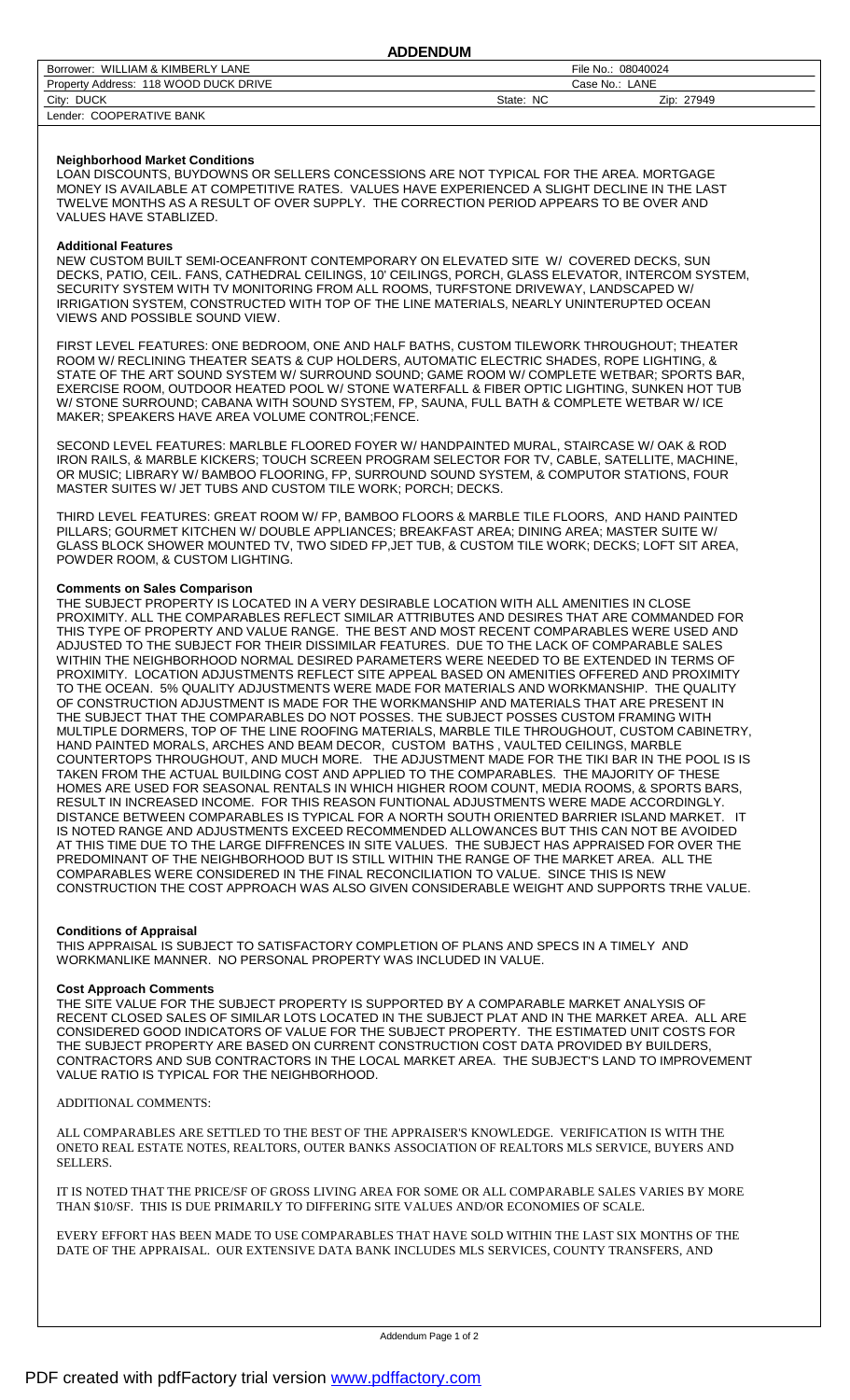| Borrower: WILLIAM & KIMBERLY LANE     | File No.: 08040024 |            |  |
|---------------------------------------|--------------------|------------|--|
| Property Address: 118 WOOD DUCK DRIVE | Case No.: LANE     |            |  |
| City: DUCK                            | State: NC          | Zip: 27949 |  |
| Lender: COOPERATIVE BANK              |                    |            |  |
|                                       |                    |            |  |

OFFICE FILES. PARAMOUNT TO TIME IS MATCHING THE MOST SIMILAR SALES TO THE SUBJECT. THIS, AT TIMES, NECESSITATES USING SALES OVER SIX MONTHS.

GROSS LIVING AREAS SHOWN FOR THE COMPARABLE SALES ARE ESTIMATES BASED ON THE INFORMATION FROM OBAR/MLS SYSTEM, COUNTY TAX RECORDS, REALTORS, BUYERS, SELLERS, IN-OFFICE DATA BANK OR ACTUAL MEASUREMENTS. SLIGHT VARIATIONS IN SIZE WILL HAVE NO EFFECT ON THE ESTIMATE OF VALUE.

THE LACK OF STORM SEWERS, CURBS, GUTTERS, SIDEWALKS AND/ OR STREET LIGHTS IS TYPICAL OF THE AREA AND DOES NOT ADVERSELY IMPACT MARKETABILITY.

APPRAISAL DEVELOPMENT AND REPORTING PROCESS:

THIS IS A SUMMARY APPRAISAL REPORT WHICH IS INTENDED TO COMPLY WITH THE REPORTING REQUIREMENTS SET FORTH UNDER STANDARD RULE 2-2 (B) OF THE UNIFORM STADARDS OF PROFESSIONAL APPRAISAL PRACTICE FOR A SUMMARY APPRAISAL REPORT. AS SUCH, IT PRESENTS ONLY SUMMARY DISCUSSIONS OF THE DATA, REASONING, AND ANALYSES THAT WERE USED IN THE APPRAISAL PROCESS TO DEVELOP THE APPRAISER'S OPINION OF VALUE. SUPPORTING DOCUMENTATION THAT IS NOT PROVIDED WITH THE REPORT CONCERNING THE DATA, REASONING AND ANALYSIS IS RETAINED IN THE APPRAISER'S FILE. THE DEPTH OF THE DISCUSSION CONTAINED IN THE REPORT IS SPECIFIC TO THE NEEDS OF THE

CLIENT AND FOR THE INTENDED USE STATED IN THE REPORT. THE APPRAISER IS NOT RESPONSIBLE FOR UNAUTHORIZED USE OF THIS REPORT.

TO DEVELOP THE OPINION OF VALUE, THE APPRAISER PERFORMED A COMPLETE APPRAISAL PROCESS, AS DEFINED BY THE UNIFORM STANDARDS OF PROFESSIONAL APPRAISER PRACTICE. THIS MEANS THAT NO DEPARTURES FROM STANDARD 1 WERE INVOKED.

SUPPLEMENTAL CERTIFICATIONS:

IN ADDITION, I CERTIFY THAT, TO THE BEST OF MY KNOWLEDGE AND BELIEF, THE REPORTED ANALYSIS, OPINIONS AND CONCLUSIONS WERE DEVELOPED, IN THIS REPORT PREPARED, IN COMFORMITY WITH THE REQUIREMENTS OF THE CODE OF PROFESSIONAL ETHICS AND THE STANDARDS OF PROFESSIONAL APPRAISAL PRACTICE.

AS OF THE DATE OF THIS REPORT, MICHAEL E. DALY HAS COMPLETED THE REQUIREMENTS OF THE CONTINUING EDUCATION PROGRAM OF THE STATE OF NORTH CAROLINA.

SEALS AND SIGNATURES ARE DIGITALLY SECURED AND REQUIRE A PASSWORD TO EXECUTE. THEY ARE APPROVED BY THE NORTH CAROLINA APPRAISAL BOARD.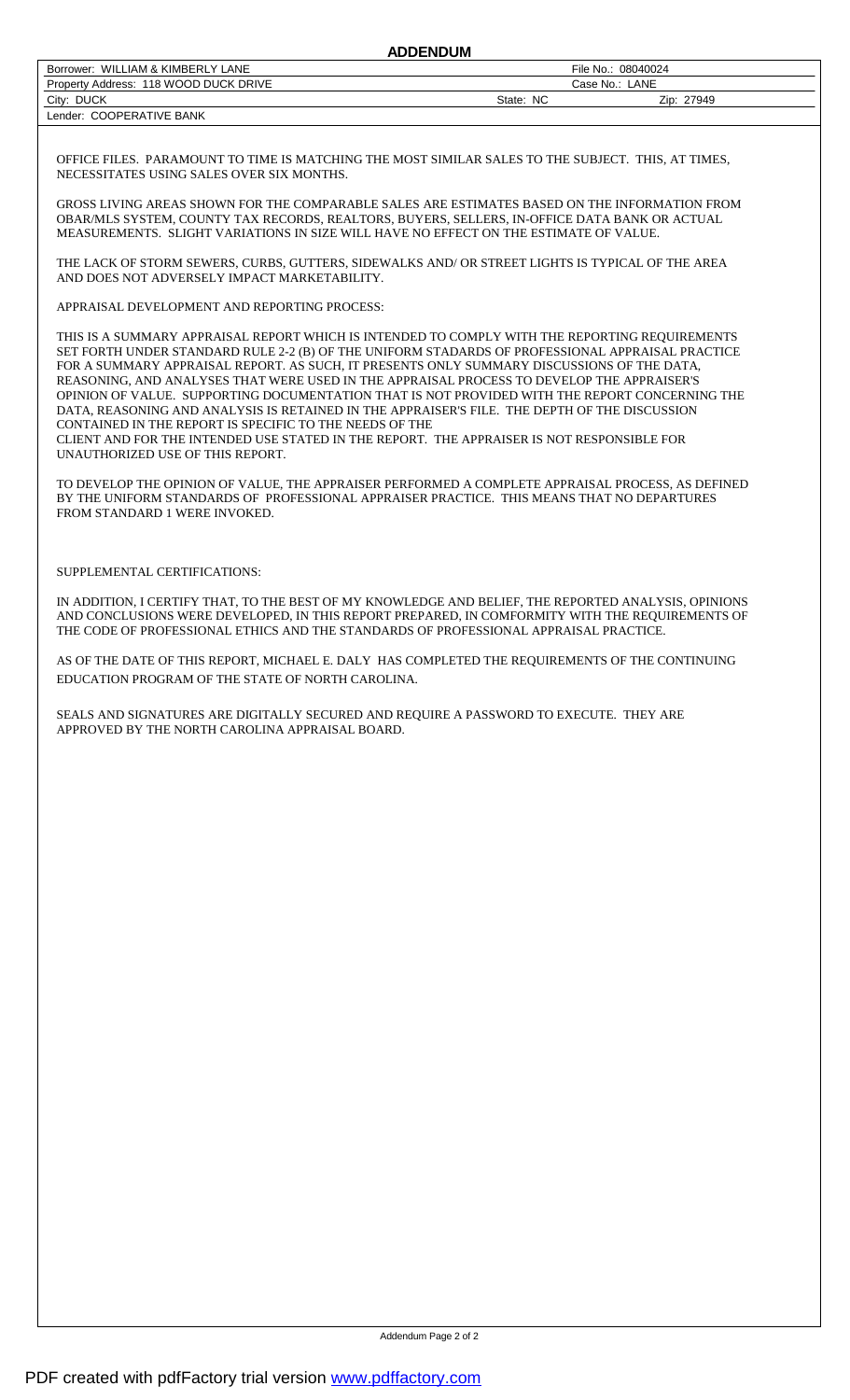## **SUBJECT PROPERTY PHOTO ADDENDUM**

| `LIAM & KIMBERL`<br>LANE<br>WIL<br>$\vee$<br>Borrower      | File<br>08040024<br>≅No… |                      |  |
|------------------------------------------------------------|--------------------------|----------------------|--|
| : WOOD<br><b>DUCK DRIVE</b><br>18<br>Property.<br>Address: | Case                     | LANE<br><u>ື</u> No… |  |
| City:<br><b>DUCK</b>                                       | State: NC                | Zip: 27949           |  |

Lender: COOPERATIVE BANK



### **FRONT VIEW OF SUBJECT PROPERTY**

Appraised Date: April 25, 2008 Appraised Value: \$ 2,300,000

### **REAR VIEW OF SUBJECT PROPERTY**

**STREET SCENE**



PDF created with pdfFactory trial version [www.pdffactory.com](http://www.pdffactory.com)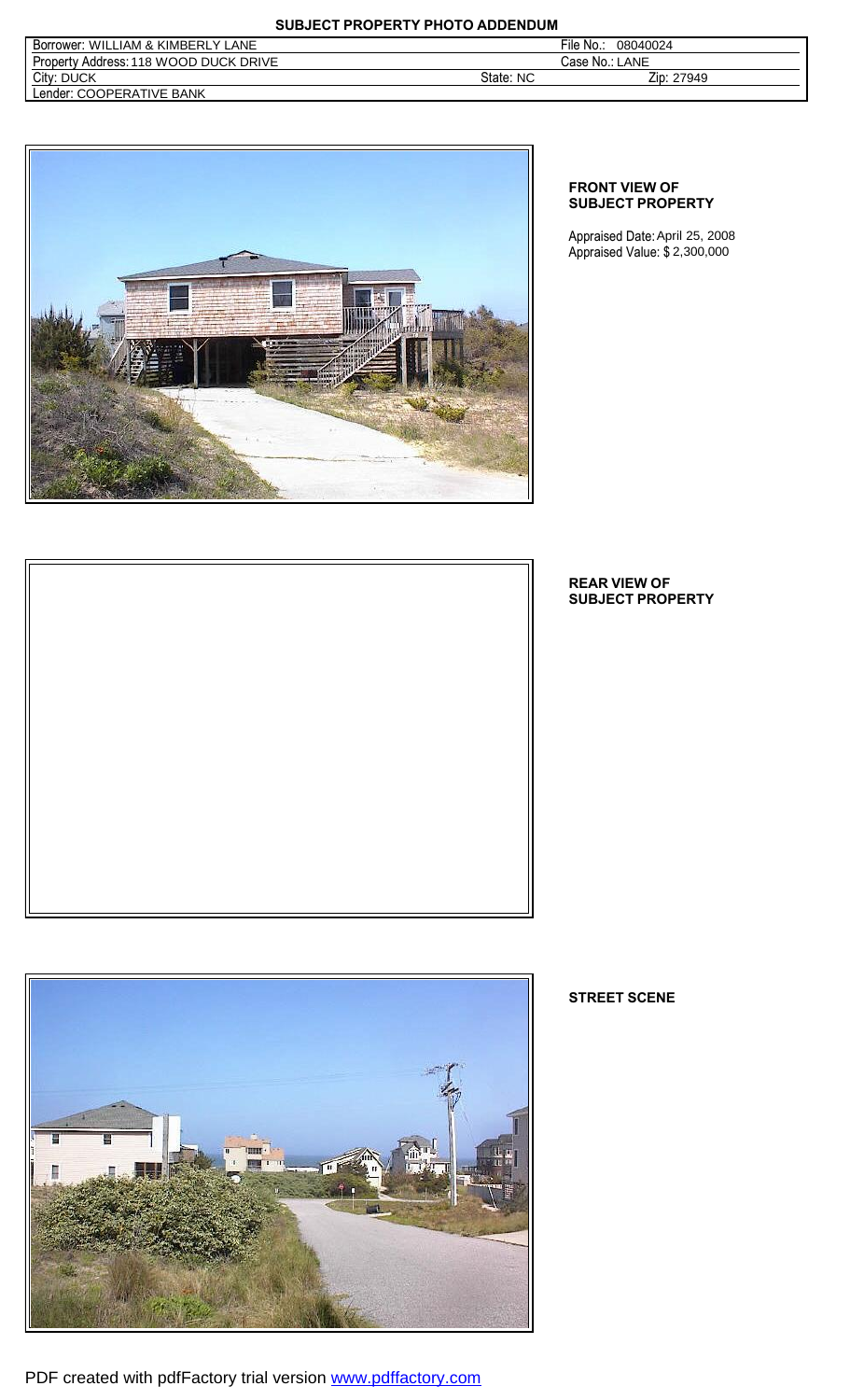## **COMPARABLE PROPERTY PHOTO ADDENDUM**

| Borrower: WILLIAM & KIMBERLY LANE     | File No   | 08040024       |
|---------------------------------------|-----------|----------------|
| Property Address: 118 WOOD DUCK DRIVE |           | Case No.: LANE |
| City: DUCK                            | State: NC | Zip: 27949     |

Lender: COOPERATIVE BANK



## **COMPARABLE SALE #1**

Sale Date: 02/19/2008 Sale Price: \$ 3,675,000 DUCK 166 FOUR SEASONS LANE



## **COMPARABLE SALE #2**

Sale Date: 12/07/2007 Sale Price: \$ 2,349,000 DUCK 152 DUCK LANDING LANE



PDF created with pdfFactory trial version [www.pdffactory.com](http://www.pdffactory.com)

## **COMPARABLE SALE #3**

Sale Date: 10/09/2007 Sale Price: \$ 2,475,000 DUCK 124 CARROL DRIVE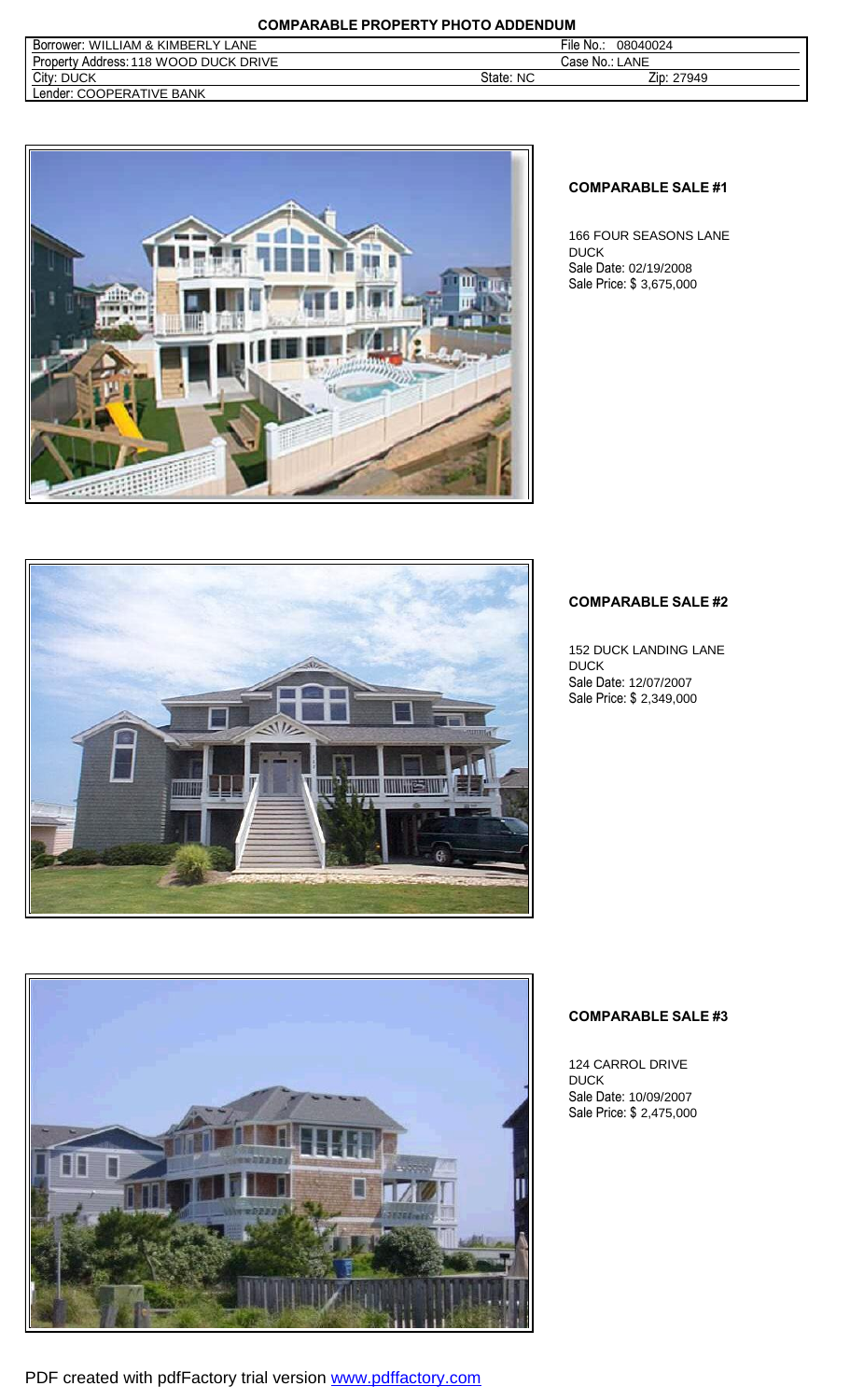## **COMPARABLE PROPERTY PHOTO ADDENDUM**

| Borrower: WILLIAM & KIMBERLY LANE     | File No   | 08040024       |
|---------------------------------------|-----------|----------------|
| Property Address: 118 WOOD DUCK DRIVE |           | Case No.: LANE |
| City: DUCK                            | State: NC | Zip: 27949     |

Lender: COOPERATIVE BANK



### **COMPARABLE SALE #4**

 $\overline{\phantom{a}}$ 

Sale Date: 09/05/2007 Sale Price: \$ 2,700,000 DUCK 160 FOUR SEASONS LANE



### **COMPARABLE SALE #5**

Sale Date: Sale Price: \$ 1,850,000 04/19/2007 DUCK 129 PLOVER DRIVE



# PDF created with pdfFactory trial version [www.pdffactory.com](http://www.pdffactory.com)

## **COMPARABLE SALE #6**

Sale Date: N/A Sale Price: \$ 2,299,000 DUCK, NC 27949 177 OCEAN WAY COURT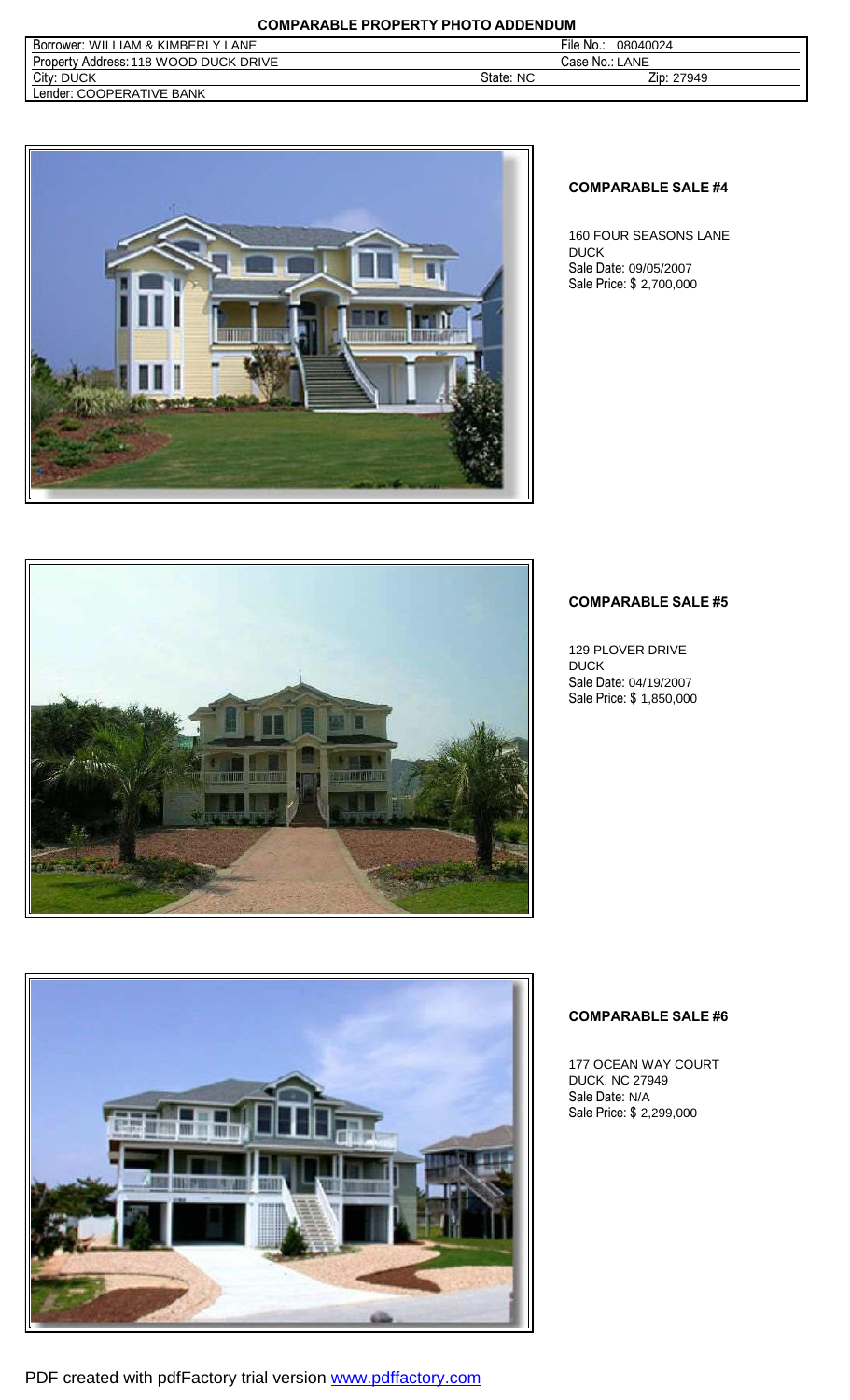### **FLOORPLAN**

| Borrower: WILLIAM & KIMBERLY LANE                                                                                                                     |                                                                                                        |                                                                                                                                                                                                                                                                                                        | File No.: 08040024                                                                                                                                                                                                                                               |                                                                                     |
|-------------------------------------------------------------------------------------------------------------------------------------------------------|--------------------------------------------------------------------------------------------------------|--------------------------------------------------------------------------------------------------------------------------------------------------------------------------------------------------------------------------------------------------------------------------------------------------------|------------------------------------------------------------------------------------------------------------------------------------------------------------------------------------------------------------------------------------------------------------------|-------------------------------------------------------------------------------------|
| Property Address: 118 WOOD DUCK DRIVE<br>City: DUCK                                                                                                   |                                                                                                        | State: NC                                                                                                                                                                                                                                                                                              | Case No.: LANE<br>Zip: 27949                                                                                                                                                                                                                                     |                                                                                     |
| Lender: COOPERATIVE BANK                                                                                                                              |                                                                                                        |                                                                                                                                                                                                                                                                                                        |                                                                                                                                                                                                                                                                  |                                                                                     |
| LEVEL ONE<br>Sketch by Apex IV™<br>Comments:                                                                                                          | 16.0<br><b>TIKI BAR</b><br>14.0'<br><b>EXERCISE</b><br>E<br>$32.0^{\circ}$<br>THEATER<br>14.0'<br>8.0' | $\mathcal{N}(\mathbf{v})$ .<br>$\mathbf{b}$<br>L<br>$\mathcal{A}=\mathcal{A}$<br>$\mathbf{A} \cdot \mathbf{A}$<br>104<br>43.0<br><b>РЕСК</b><br>16.0'<br>13.0'<br><b>SPORTS</b><br>$\sf REC$<br><b>BAR</b><br><b>ROOM</b><br>POWDER<br>18.5<br><b>BEDROOM</b><br><b>BATH</b><br>12.0'<br>8.0'<br>PORCH | $9.5^\circ$                                                                                                                                                                                                                                                      |                                                                                     |
| AREA CALCULATIONS SUMMARY                                                                                                                             |                                                                                                        |                                                                                                                                                                                                                                                                                                        | LIVING AREA BREAKDOWN                                                                                                                                                                                                                                            |                                                                                     |
| Code<br><b>Description</b><br>GLA1<br>LEVEL ONE<br>$_{\mbox{\small{OTH}}}$<br>DECK ON GRADE<br>OPEN FRAME PORCH<br><b>TIKI BAR</b><br><b>CONCRETE</b> | <b>Net Size</b><br>1464.5<br>398.0<br>48.0<br>384.0<br>648.0                                           | <b>Net Totals</b><br>1464.5<br>LEVEL ONE<br>1478.0<br>0.5 x<br>0.5 x                                                                                                                                                                                                                                   | <b>Breakdown</b><br>14.0<br>32.0<br>$\mathbf x$<br>8.0<br>39.0<br>$\mathbf x$<br>8.0<br>35.5<br>$\mathbf x$<br>13.0<br>13.5<br>$\mathbf x$<br>12.0<br>18.5<br>$\mathbf x$<br>2.0<br>9.5<br>$\mathbf x$<br>2.0<br>2.0<br>$\mathbf x$<br>2.0<br>2.0<br>$\mathbf x$ | <b>Subtotals</b><br>448.0<br>312.0<br>284.0<br>175.5<br>222.0<br>19.0<br>2.0<br>2.0 |
| Net LIVABLE Area                                                                                                                                      | (Rounded)                                                                                              | 8 Items<br>1465                                                                                                                                                                                                                                                                                        | (Rounded)                                                                                                                                                                                                                                                        | 1465                                                                                |
|                                                                                                                                                       |                                                                                                        |                                                                                                                                                                                                                                                                                                        |                                                                                                                                                                                                                                                                  |                                                                                     |

MURPHY APPRAISAL SERVICE 12 JUNIPER TRAIL, KITTY HAWK, NC 27949 P:252-255-0091 F:252-255-1320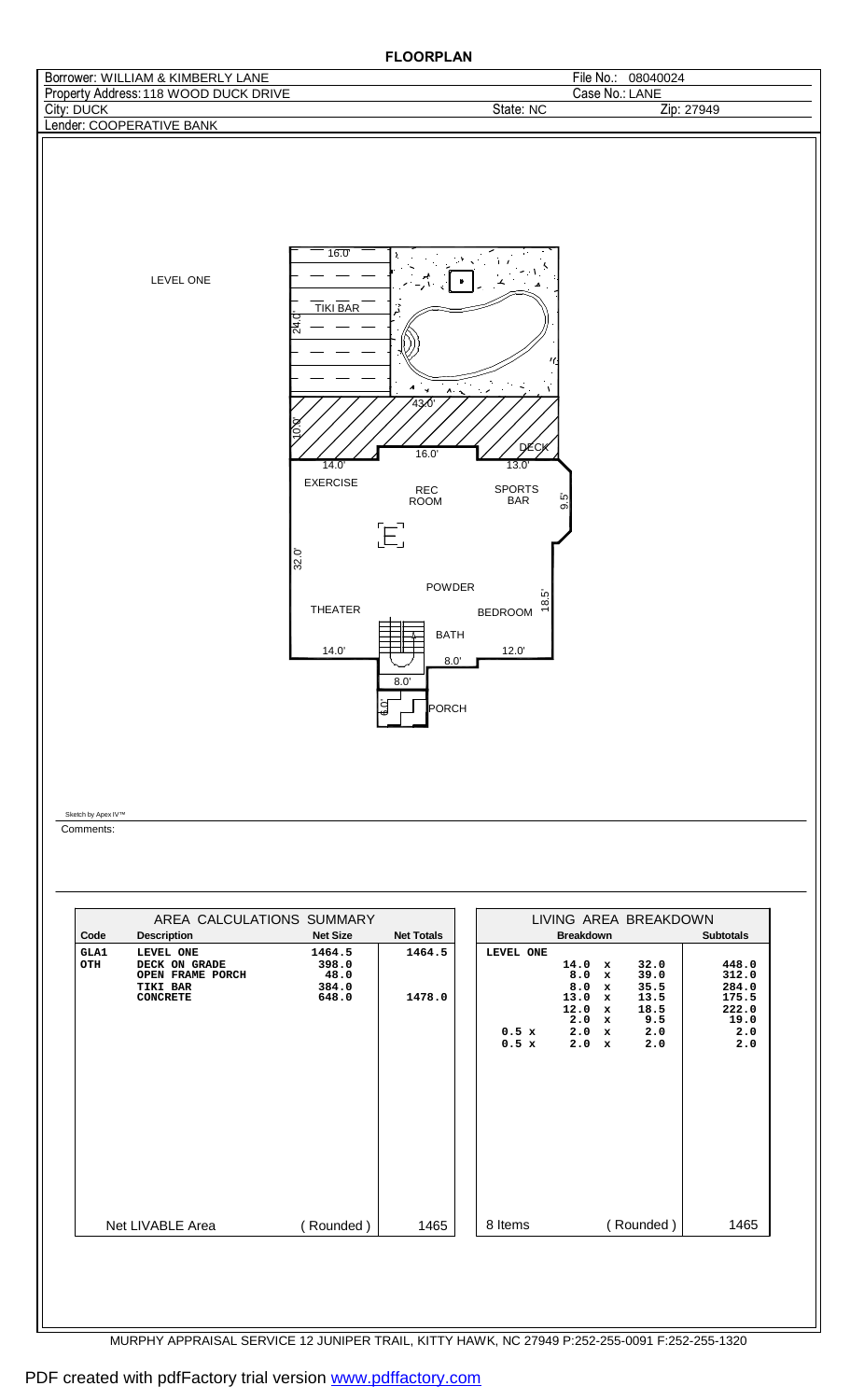### **FLOORPLAN**



MURPHY APPRAISAL SERVICE 12 JUNIPER TRAIL, KITTY HAWK, NC 27949 P:252-255-0091 F:252-255-1320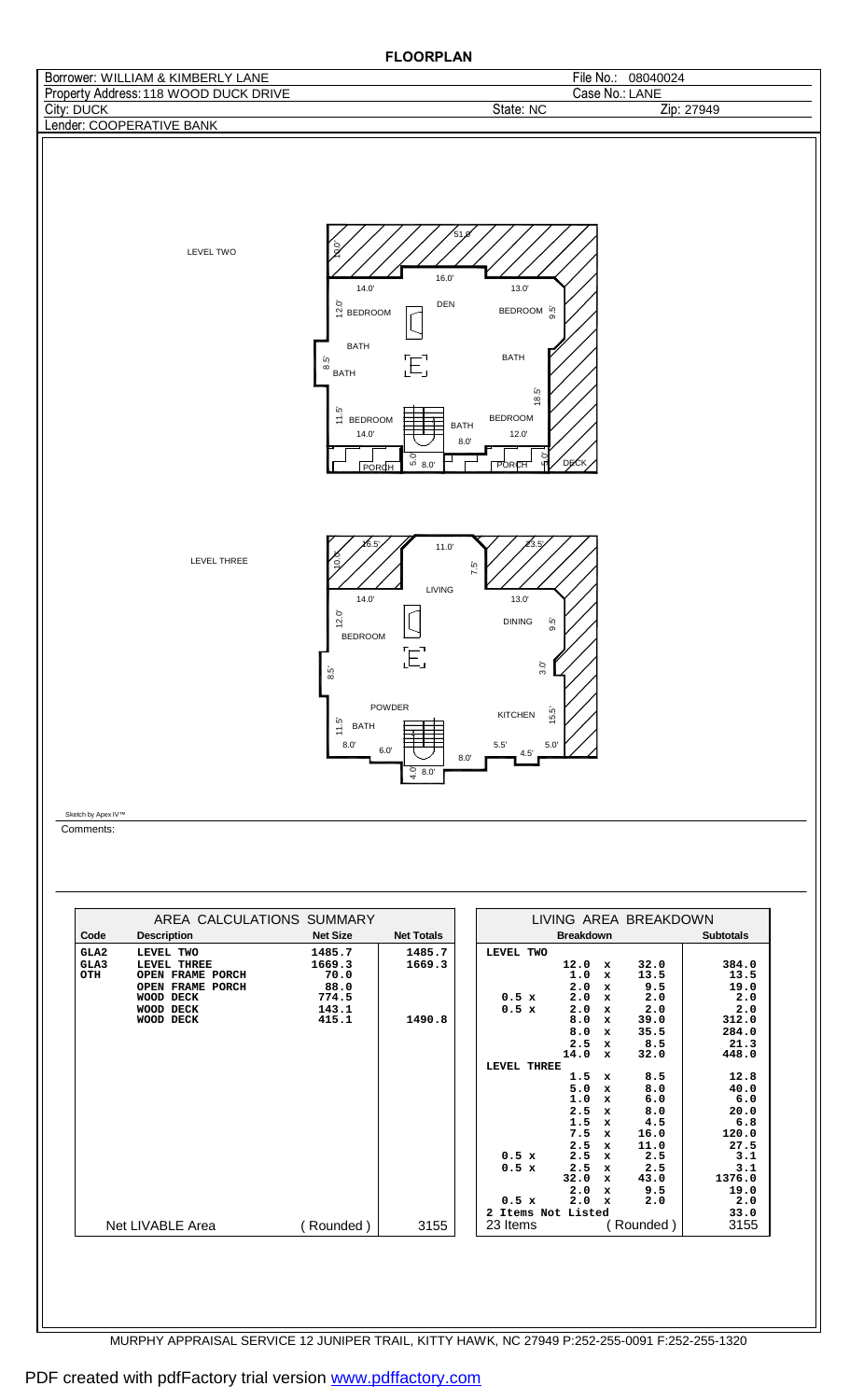### **LOCATION MAP**



MURPHY APPRAISAL SERVICE 12 JUNIPER TRAIL, KITTY HAWK, NC 27949 P:252-255-0091 F:252-255-1320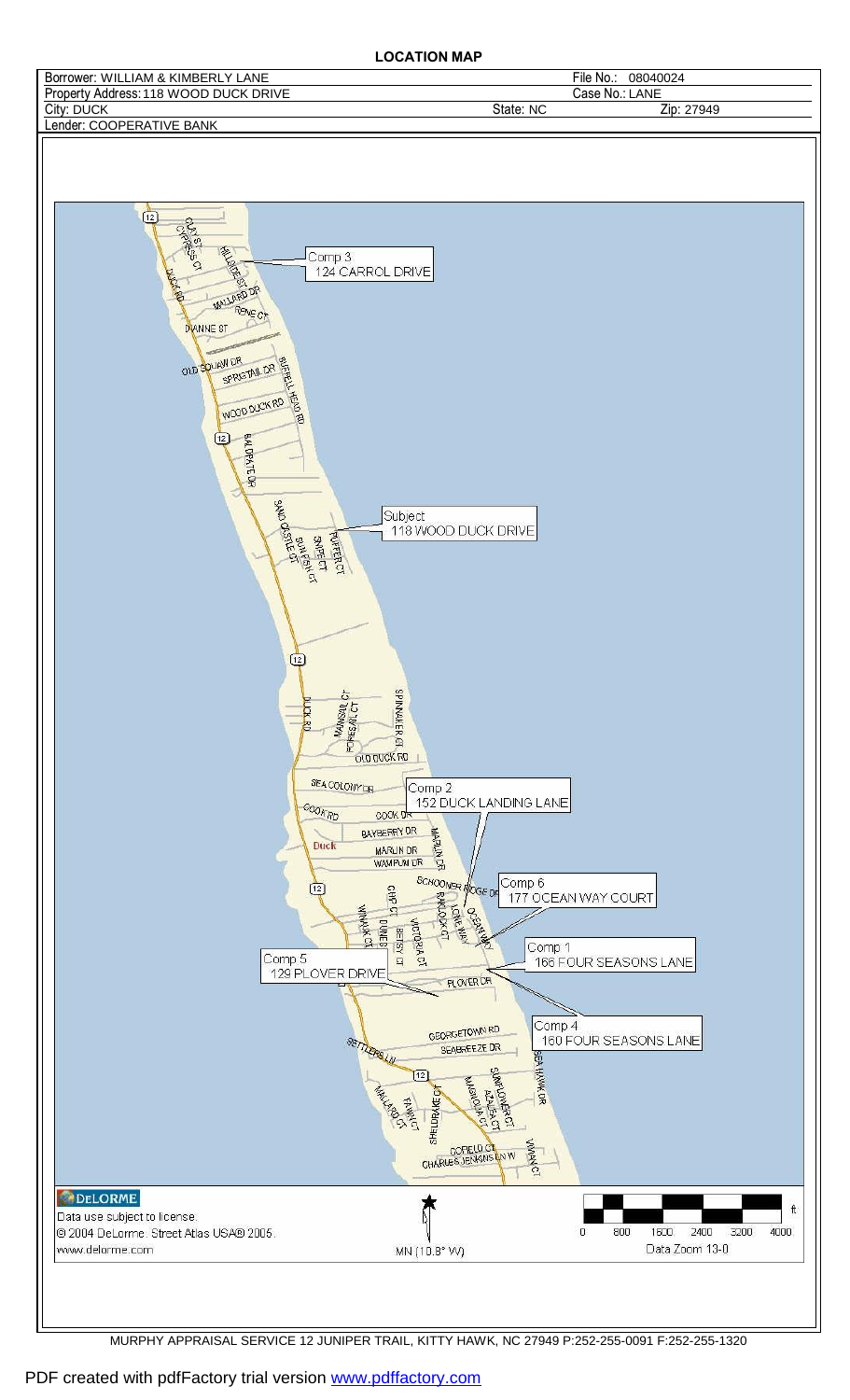

MURPHY APPRAISAL SERVICE 12 JUNIPER TRAIL, KITTY HAWK, NC 27949 P:252-255-0091 F:252-255-1320